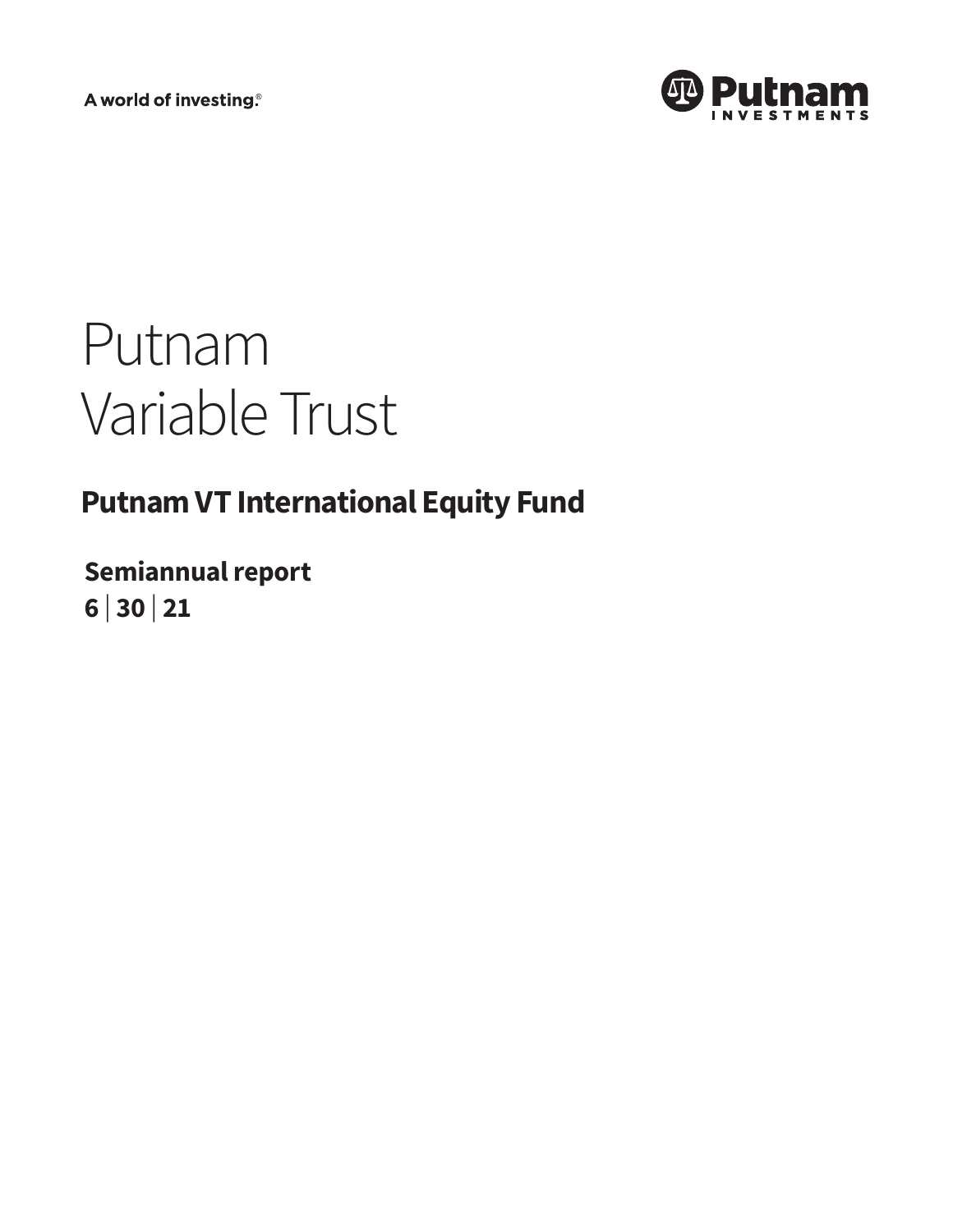# **Message from the Trustees**

August 11, 2021

Dear Shareholder:

The U.S. economy is much improved from a year ago, or even six months ago. Gross domestic product is growing at a pre-pandemic pace. Stock prices are high and interest rates are low. More and more workers are finding jobs, with millions still open. At the same time, vaccinations in many areas have not yet reached enough people to stop the spread of Covid-19. U.S. and global infection rates have recently risen.

While it is too soon to declare the pandemic over, it is worth taking stock of the economy's transition. Some changes accelerated by the pandemic could be lasting. Dynamic, well-managed companies have adapted to seize new, more sustainable growth opportunities.

An active investment philosophy is well suited to this time. Putnam's research teams are analyzing the fundamentals of what has stayed the same and what has changed to uncover valuable investment insights or potential risks.

Thank you for investing with Putnam.

Respectfully yours,

**Robert L. Reynolds** President and Chief Executive Officer Putnam Investments

**Kenneth R. Leibler** Chair, Board of Trustees

*The views expressed in this report are exclusively those of Putnam Management and are subject to change. They are not meant as investment advice. Please note that the holdings discussed in this report may not have been held by the fund for the entire period. Portfolio composition is subject to review in accordance with the fund's investment strategy and may vary in the future.*

**Consider these risks before investing:** International investing involves currency, economic, and political risks. Emerging-market securities carry illiquidity and volatility risks. Investments focused in a single region may be affected by common economic forces and other factors. In addition, events in any one country within the region may impact the other countries or the region as a whole. Because the fund currently, and may in the future, invest significantly in European companies, the fund is particularly susceptible to economic, political, regulatory, or other events or conditions affecting issuers in Europe. European financial markets have in recent years experienced increased volatility due to concerns with some countries' high levels of sovereign debt, budget deficits, and unemployment. Investments in small and/or midsize companies increase the risk of greater price fluctuations. Growth stocks may be more susceptible to earnings disappointments, and value stocks may fail to rebound. The value of investments in the fund's portfolio may fall or fail to rise over extended periods of time for a variety of reasons, including general economic, political, or financial market conditions; investor sentiment and market perceptions; government actions; geopolitical events or changes; and factors related to a specific issuer, geography, industry, or sector. These and other factors may lead to increased volatility and reduced liquidity in the fund's portfolio holdings. Risks associated with derivatives include increased investment exposure (which may be considered leverage) and, in the case of over-the-counter instruments, the potential inability to terminate or sell derivatives positions and the potential failure of the other party to the instrument to meet its obligations. Our investment techniques, analyses, and judgments may not produce the outcome we intend. The investments we select for the fund may not perform as well as other securities that we do not select for the fund. We, or the fund's other service providers, may experience disruptions or operating errors that could have a negative effect on the fund. You can lose money by investing in the fund.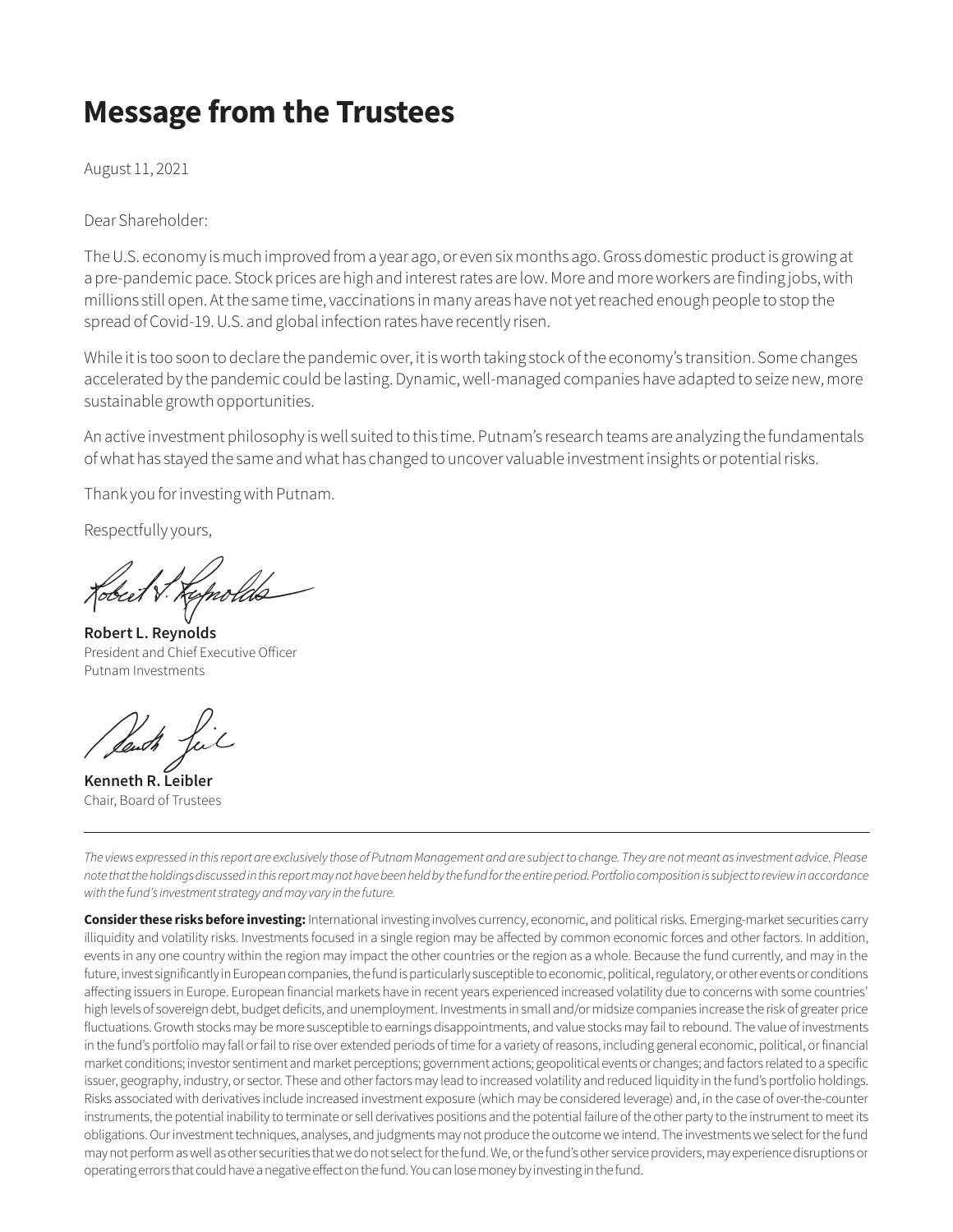#### **Investment objective**

Capital appreciation

**Net asset value** June 30, 2021

| Class IA: \$17.20 |
|-------------------|
|-------------------|

#### **Total return at net asset value**

| (as of 6/30/21) | Class IA shares* | Class IB shares <sup>t</sup> | <b>MSCIEAFE</b><br>Index (ND) |
|-----------------|------------------|------------------------------|-------------------------------|
| 6 months        | 8.65%            | 8.56%                        | 8.83%                         |
| 1 year          | 33.86            | 33.62                        | 32.35                         |
| 5 years         | 65.22            | 63.22                        | 63.08                         |
| Annualized      | 10.56            | 10.29                        | 10.28                         |
| 10 years        | 80.88            | 76.38                        | 77.24                         |
| Annualized      | 6.11             | 5.84                         | 5.89                          |
| l ife           | 350.99           | 326.59                       | 262.02                        |
| Annualized      | 6.34             | 6.10                         | 5.41                          |

**Class IA: \$17.20 Class IB: \$17.02**

For a portion of the periods, the fund had expense limitations, without which returns would have been lower.

\*Class inception date: January 2, 1997.

†Class inception date: April 30, 1998.

The MSCI EAFE Index (ND) is an unmanaged index of equity securities from developed countries in Western Europe, the Far East, and Australasia. Calculated with net dividends (ND), this total return index reflects the reinvestment of dividends after the deduction of withholding taxes, using a tax rate applicable to non-resident institutional investors who do not benefit from double taxation treaties.

**Data represent past performance. Past performance does not guarantee future results. More recent returns may be less or more than those shown. Investment return and principal value will fluctuate, and you may have a gain or a loss when you sell your shares. Performance information does not reflect any deduction for taxes a shareholder may owe on fund distributions or on the redemption of fund shares. All total return figures are at net asset value and exclude contract charges and expenses, which are added to the variable annuity contracts to determine total return at unit value. Had these charges and expenses been reflected, performance would have been lower. Performance of class IB shares before their inception is derived from the historical performance of class IA shares, adjusted to reflect the higher operating expenses applicable to such shares. For more recent performance, contact your variable annuity provider who can provide you with performance that reflects the charges and expenses at your contract level.**

**Portfolio composition**



Allocations are shown as a percentage of the fund's net assets. Cash and net other assets, if any, represent the market value weights of cash, derivatives, short-term securities, and other unclassified assets in the portfolio. Summary information may differ from the information in the portfolio schedule notes included in the financial statements due to the inclusion of derivative securities, any interest accruals, the exclusion of as-of trades, if any, and rounding. Holdings and allocations may vary over time.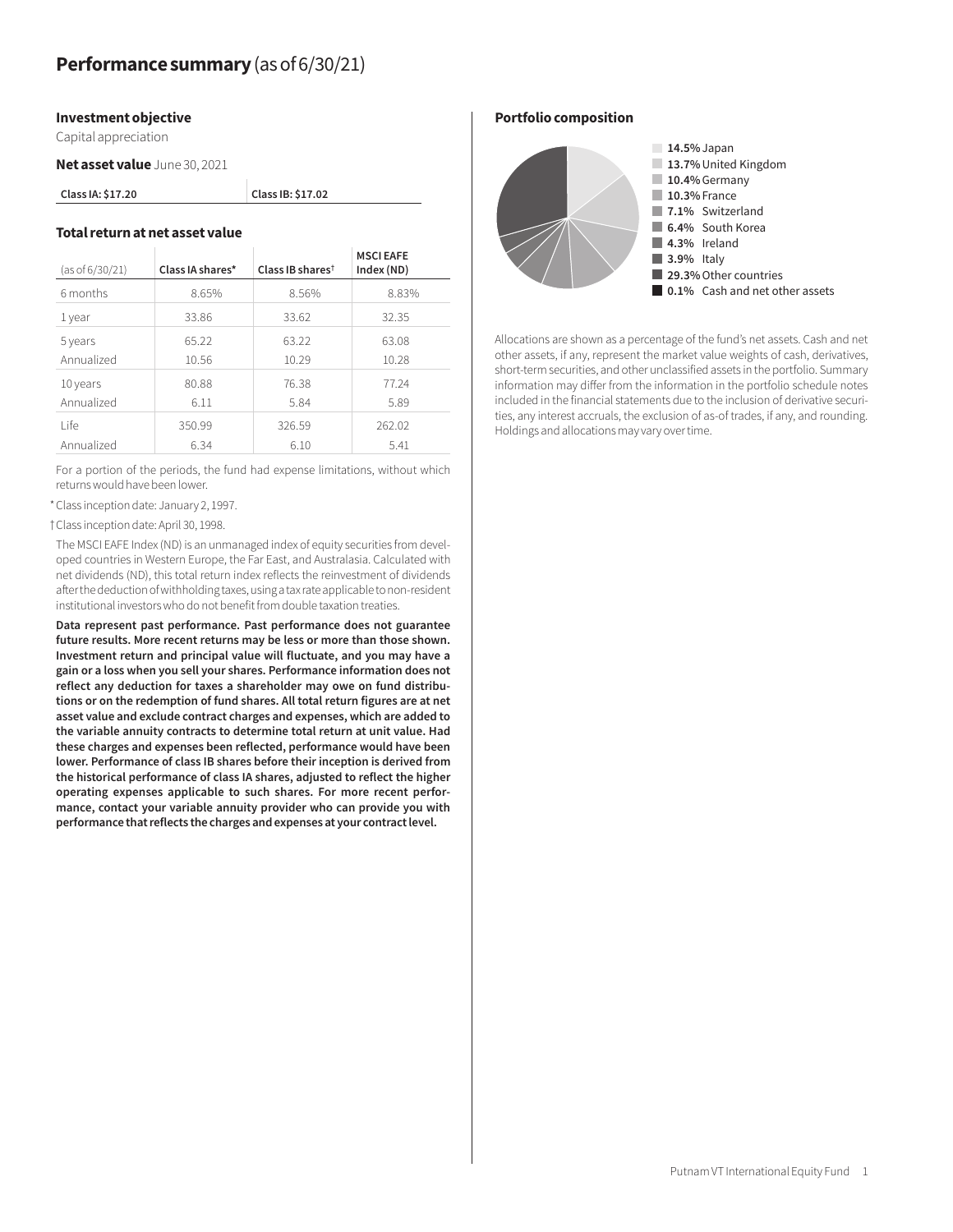# **Understanding your fund's expenses**

*As an investor in a variable annuity product that invests in a registered investment company, you pay ongoing expenses, such as management fees, distribution fees (12b-1 fees), and other expenses. Using the following information, you can estimate how these expenses affect your investment and compare them with the expenses of other funds. You may also pay one-time transaction expenses, which are not shown in this section and would result in higher total expenses. Charges and*  expenses at the insurance company separate account level are not *reflected. For more information, see your fund's prospectus or talk to your financial representative.*

#### **Review your fund's expenses**

The two left-hand columns of the Expenses per \$1,000 table show the expenses you would have paid on a \$1,000 investment in your fund from  $1/1/21$  to  $6/30/21$ . They also show how much a \$1,000 investment would be worth at the close of the period, *assuming actual returns and expenses.* To estimate the ongoing expenses you paid over the period, divide your account value by \$1,000, then multiply the result by the number in the first line for the class of shares you own.

#### **Compare your fund's expenses with those of other funds**

The two right-hand columns of the Expenses per \$1,000 table show your fund's expenses based on a \$1,000 investment, *assuming a hypothetical 5% annualized return.* You can use this information to compare the ongoing expenses (but not transaction expenses or total costs) of investing in the fund with those of other funds. All shareholder reports of mutual funds and funds serving as variable annuity vehicles will provide this information to help you make this comparison. Please note that you cannot use this information to estimate your actual ending account balance and expenses paid during the period.

#### **Expense ratios**

|                                                                       | Class IA | Class IB |
|-----------------------------------------------------------------------|----------|----------|
| Total annual operating expenses for the fiscal<br>year ended 12/31/20 | 0.86%    | 1 1 1 %  |
| Annualized expense ratio for the six-month<br>period ended 6/30/21    | 0.84%    | 1.09%    |

Fiscal year expense information in this table is taken from the most recent prospectus, is subject to change, and may differ from that shown for the annualized expense ratio and in the financial highlights of this report.

Expenses are shown as a percentage of average net assets.

#### **Expenses per \$1,000**

|                                     | Expenses and value for a<br>actual returns for the<br>6 months ended 6/30/21 | \$1,000 investment, assuming | Expenses and value for a<br>\$1,000 investment, assuming<br>return for the 6 months<br>ended 6/30/21 | a hypothetical 5% annualized |
|-------------------------------------|------------------------------------------------------------------------------|------------------------------|------------------------------------------------------------------------------------------------------|------------------------------|
|                                     | Class IA                                                                     | Class IB                     | Class IA                                                                                             | Class IB                     |
| Expenses paid<br>per \$1,000*†      | \$4.35                                                                       | \$5.64                       | \$4.21                                                                                               | \$5.46                       |
| Ending value<br>(after<br>expenses) | \$1,086.50                                                                   | \$1,085.60                   | \$1,020.63                                                                                           | \$1,019.39                   |

\*Expenses for each share class are calculated using the fund's annualized expense ratio for each class, which represents the ongoing expenses as a percentage of average net assets for the six months ended 6/30/21. The expense ratio may differ for each share class.

†Expenses based on actual returns are calculated by multiplying the expense ratio by the average account value for the period; then multiplying the result by the number of days in the period (181); and then dividing that result by the number of days in the year (365). Expenses based on a hypothetical 5% return are calculated by multiplying the expense ratio by the average account value for the six-month period; then multiplying the result by the number of days in the six-month period (181); and then dividing that result by the number of days in the year (365).

### **Your fund's manager**



Portfolio Manager **Vivek Gandhi, CFA,** joined Putnam in 1999 and has been in the investment industry since 1994.

Your fund's manager also manages other accounts advised by Putnam Management or an affiliate, including retail mutual fund counterparts to the funds in Putnam Variable Trust.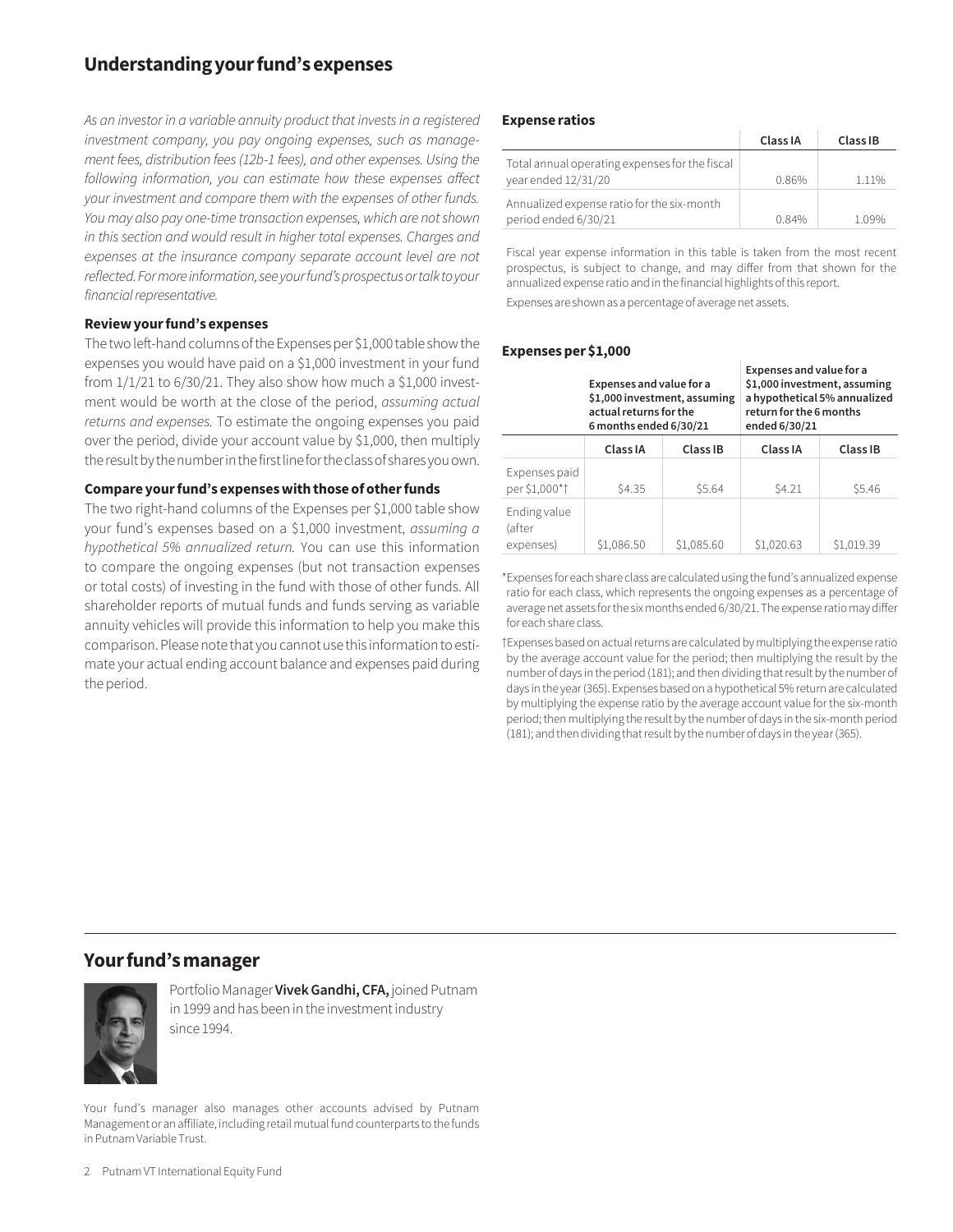# **The fund's portfolio** 6/30/21 (Unaudited)

| COMMON STOCKS (100.2%)*                            | <b>Shares</b> | Value       |
|----------------------------------------------------|---------------|-------------|
| Australia (1.6%)                                   |               |             |
| BHP Billiton, Ltd.                                 | 108,049       | \$3,935,693 |
| Canada (1.6%)                                      |               | 3,935,693   |
| Cenovus Energy, Inc.                               | 421,000       | 4,027,961   |
|                                                    |               | 4,027,961   |
| China (1.3%)                                       |               |             |
| Alibaba Group Holding, Ltd. †                      | 110,900       | 3,142,331   |
| Denmark (2.8%)                                     |               | 3,142,331   |
| A. P. Moeller-Maersck A/S Class B                  | 925           | 2,658,661   |
| Orsted AS                                          | 32,035        | 4,495,244   |
| France (10.3%)                                     |               | 7,153,905   |
| AXA SA                                             | 157,732       | 3,999,652   |
| <b>BNP Paribas SA</b>                              | 74,208        | 4,652,145   |
| Compagnie De Saint-Gobain                          | 61,376        | 4,042,012   |
| Compagnie Generale des Etablissements              |               |             |
| Michelin SCA                                       | 21,725        | 3,464,777   |
| Schneider Electric SA                              | 33,273        | 5,234,686   |
| Thales SA                                          | 45,215        | 4,612,922   |
| Germany (10.5%)                                    |               | 26,006,194  |
| Auto1 Group SE 144A1                               | 83,609        | 3,673,114   |
| Brenntag AG                                        | 50,329        | 4,679,919   |
| Deutsche Boerse AG                                 | 20,951        | 3,656,838   |
| Deutsche Post AG                                   | 71,147        | 4,839,037   |
| HC Brillant Services GmbH (acquired various dates  |               |             |
| from 8/2/13 to 8/31/16, cost \$8) (Private) † ∆∆ F | 12            | 11          |
| Merck KGaA                                         | 25,272        | 4,845,547   |
| Zalando SE †                                       | 39,854        | 4,817,839   |
| Greece (1.0%)                                      |               | 26,512,305  |
| OPAP SA                                            | 158,484       | 2,388,494   |
|                                                    |               | 2,388,494   |
| Hong Kong (2.4%)                                   |               |             |
| AIA Group, Ltd.                                    | 486,000       | 6,040,338   |
| India (3.3%)                                       |               | 6,040,338   |
| Reliance Industries, Ltd. 144A                     | 82,285        | 4,657,331   |
| Tata Consultancy Services, Ltd.                    | 83,102        | 3,740,596   |
| Ireland (4.3%)                                     |               | 8,397,927   |
| Bank of Ireland Group PLC 1                        | 558,912       | 2,993,551   |
| CRH PLC                                            | 84,812        | 4,274,048   |
| Flutter Entertainment PLC                          | 18,791        | 3,416,857   |
|                                                    |               | 10,684,456  |
| Italy (3.9%)<br>Moncler SpA                        | 65,209        | 4,411,969   |
| Nexi SpA†                                          | 250,711       | 5,502,664   |
|                                                    |               | 9,914,633   |
| Japan (14.3%)                                      |               |             |
| Asahi Group Holdings, Ltd.                         | 105,700       | 4,938,914   |
| Hoya Corp.                                         | 30,200        | 4,004,195   |
| Japan Exchange Group, Inc.                         | 95,700        | 2,127,720   |
| MinebeaMitsumi, Inc.                               | 143,800       | 3,804,205   |
| Mitsubishi UFJ Financial Group, Inc.               | 586,000       | 3,165,386   |
| Renesas Electronics Corp. †                        | 374,400       | 4,047,476   |

| COMMON STOCKS (100.2%)* cont.                    | Shares            | Value                  |
|--------------------------------------------------|-------------------|------------------------|
| Japan cont.                                      |                   |                        |
| Sony Group Corp.                                 | 63,300            | \$6,162,199            |
| Yamaha Motor Co., Ltd.                           | 159,700           | 4,341,275              |
| ZOZO, Inc.                                       | 97,200            | 3,302,849              |
| Netherlands (3.6%)                               |                   | 35,894,219             |
| Adyen NV †                                       | 975               | 2,382,157              |
| Akzo Nobel NV                                    | 29,451            | 3,638,823              |
| QIAGEN NV+                                       | 64,017            | 3,094,017              |
|                                                  |                   | 9,114,997              |
| Norway (0.8%)<br><b>DNBASA</b>                   |                   |                        |
|                                                  | 91,050            | 1,983,819<br>1,983,819 |
| Portugal (1.7%)                                  |                   |                        |
| Energias de Portugal (EDP) SA                    | 794,333           | 4,210,206              |
| Russia (1.1%)                                    |                   | 4,210,206              |
| Sberbank of Russia PJSC ADR                      | 162,694           | 2,701,534              |
|                                                  |                   | 2,701,534              |
| South Korea (6.4%)<br>Hana Financial Group, Inc. |                   |                        |
| LG Chem, Ltd.                                    | 94,983<br>5,380   | 3,884,000<br>4,060,738 |
| Samsung Electronics Co., Ltd. (Preference)       | 59,125            | 3,869,389              |
| SK Telecom Co., Ltd.                             | 15,116            | 4,295,272              |
|                                                  |                   | 16,109,399             |
| Spain (1.5%)                                     |                   |                        |
| CaixaBank SA                                     | 1,222,594         | 3,760,498              |
| Switzerland (7.1%)                               |                   | 3,760,498              |
| ABB, Ltd.                                        | 133,670           | 4,534,884              |
| Coca-Cola HBCAG                                  | 115,699           | 4,183,614              |
| Lonza Group AG                                   | 8,022             | 5,685,844              |
| SIG Combibloc Group AG                           | 124,799           | 3,390,918              |
| Taiwan (2.2%)                                    |                   | 17,795,260             |
| Lite-On Technology Corp.                         | 964,000           | 1,992,872              |
| Taiwan Semiconductor Manufacturing Co., Ltd.     | 166,000           | 3,544,908              |
| United Arab Emirates (1.1%)                      |                   | 5,537,780              |
| Network International Holdings PLC               | 566,731           | 2,866,938              |
|                                                  |                   | 2,866,938              |
| United Kingdom (13.8%)                           |                   |                        |
| Abcam PLC †                                      | 123,919           | 2,367,271              |
| Allfunds Group PLC  <br>AstraZeneca PLC          | 138,136           | 2,404,180              |
| CNH Industrial NV                                | 32,176<br>164,315 | 3,864,722<br>2,713,099 |
| Coca-Cola Europacific Partners PLC               | 47,600            | 2,823,632              |
| Diageo PLC                                       | 134,494           | 6,439,036              |
| Kingfisher PLC                                   | 521,616           | 2,630,055              |
| Liberty Global PLC Class C                       | 162,900           | 4,404,816              |
| Prudential PLC                                   | 166,702           | 3,167,276              |
| Royal Dutch Shell PLC Class B                    | 194,331           | 3,760,765              |
|                                                  |                   | 34,574,852             |
| United States (3.6%)                             |                   |                        |
| Linde PLC<br>Otis Worldwide Corp.                | 12,552<br>51,800  | 3,621,908<br>4,235,686 |
| Soaring Eagle Acquisition Corp. Class A          | 122,600           | 1,221,098              |
|                                                  |                   | 9,078,692              |
|                                                  |                   |                        |
| Total common stocks (cost \$210,980,734)         |                   | \$251,832,431          |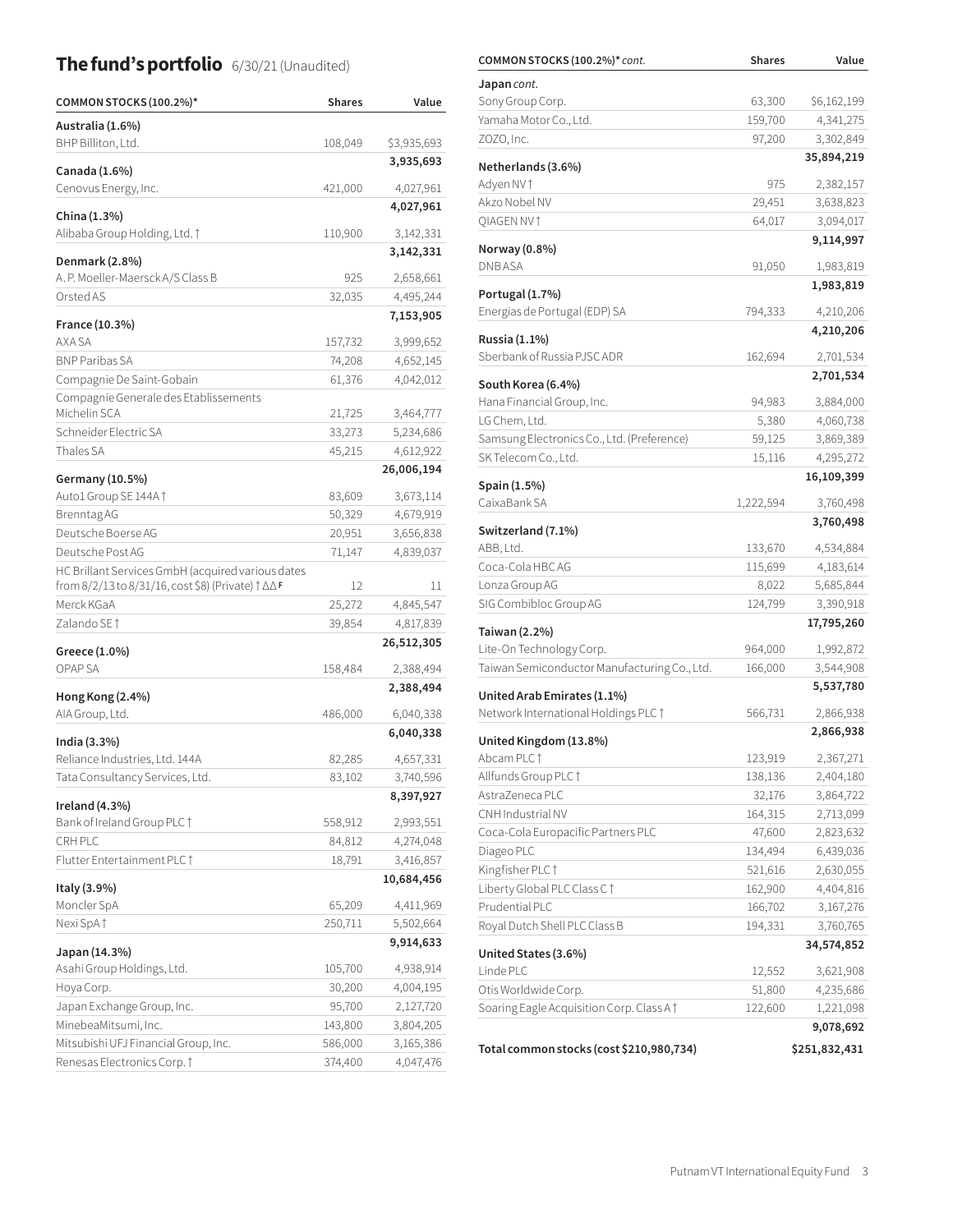|                                                                                        |        | Principal amount/ |               |
|----------------------------------------------------------------------------------------|--------|-------------------|---------------|
| SHORT-TERM INVESTMENTS (0.6%)*                                                         |        | shares            | Value         |
| Putnam Short Term Investment Fund<br>$ClassP0.09\%L$                                   | Shares | 727,596           | \$727,596     |
| State Street Institutional U.S. Government<br>Money Market Fund, Premier Class 0.03% P | Shares | 120,000           | 120,000       |
| U.S. Treasury Bills 0.011%, $7/6/21 \Delta$                                            |        | \$200,000         | 199,999       |
| U.S. Treasury Bills 0.041%, $10/14/21 \Delta$                                          |        | 200,000           | 199,972       |
| U.S. Treasury Bills 0.019%, 7/27/21 A                                                  |        | 200,000           | 199,994       |
| Total short-term investments (cost \$1,447,569)                                        |        |                   | \$1,447,561   |
| Total investments (cost \$212,428,303)                                                 |        |                   | \$253,279,992 |

#### **Key to holding's abbreviations**

ADR American Depository Receipts: represents ownership of foreign securities on deposit with a custodian bank. PJSC Public Joint Stock Company

#### **Notes to the fund's portfolio**

Unless noted otherwise, the notes to the fund's portfolio are for the close of the fund's reporting period, which ran from January 1, 2021 through June 30, 2021 (the reporting period). Within the following notes to the portfolio, references to "Putnam Management" represent Putnam Investment Management, LLC, the fund's manager, an indirect wholly-owned subsidiary of Putnam Investments, LLC and references to "ASC 820" represent Accounting Standards Codification 820 *Fair Value Measurements and Disclosures*.

- Percentages indicated are based on net assets of \$251,351,075.
- † This security is non-income-producing.
- ∆∆This security is restricted with regard to public resale. The total fair value of this security and any other restricted securities (excluding 144A securities), if any, held at the close of the reporting period was \$11, or less than 0.1% of net assets.
- ∆ This security, in part or in entirety, was pledged and segregated with the custodian for collateral on certain derivative contracts at the close of the reporting period. Collateral at period end totaled \$502,960 and is included in Investments in securities on the Statement of assets and liabilities (Notes 1 and 8).
- **<sup>F</sup>** This security is valued by Putnam Management at fair value following procedures approved by the Trustees. Securities are classified as Level 3 for ASC 820 based on the securities' valuation inputs (Note 1).
- **<sup>L</sup>** Affiliated company (Note 5). The rate quoted in the security description is the annualized 7-day yield of the fund at the close of the reporting period.
- **<sup>P</sup>** This security was pledged, or purchased with cash that was pledged, to the fund for collateral on certain derivative contracts. The rate quoted in the security description is the annualized 7-day yield of the fund at the close of the reporting period.

At the close of the reporting period, the fund maintained liquid assets totaling \$787,282 to cover certain derivative contracts.

Unless otherwise noted, the rates quoted in Short-term investments security descriptions represent the weighted average yield to maturity.

144A after the name of an issuer represents securities exempt from registration under Rule 144A of the Securities Act of 1933, as amended. These securities may be resold in transactions exempt from registration, normally to qualified institutional buyers.

The fund had the following sector concentrations greater than 10% at the close of the reporting period (as a percentage of net assets):

| Financials             | 18.2% |
|------------------------|-------|
| Consumer discretionary | 16.6  |
| Industrials            | 16.5  |
| Information technology | 1111  |

| FORWARD CURRENCY CONTRACTS at 6/30/21 (aggregate face value \$172,570,911) (Unaudited)<br>Contract |                         |       |                  |             |                         | Unrealized                      |
|----------------------------------------------------------------------------------------------------|-------------------------|-------|------------------|-------------|-------------------------|---------------------------------|
| Counterparty                                                                                       | Currency                | type* | Delivery<br>date | Value       | Aggregate<br>face value | appreciation/<br>(depreciation) |
| Bank of America N.A.                                                                               |                         |       |                  |             |                         |                                 |
|                                                                                                    | Australian Dollar       | Buy   | 7/21/21          | \$1,729,404 | \$1,737,582             | \$ (8,178)                      |
|                                                                                                    | <b>British Pound</b>    | Buy   | 9/15/21          | 161,181     | 177,882                 | (16, 701)                       |
|                                                                                                    | Chinese Yuan (Offshore) | Sell  | 8/18/21          | 2,665,583   | 2,665,672               | 89                              |
|                                                                                                    | Euro                    | Sell  | 9/15/21          | 7,875,271   | 8,097,235               | 221,964                         |
|                                                                                                    | Japanese Yen            | Buy   | 8/18/21          | 6,589,584   | 6,706,699               | (117, 115)                      |
|                                                                                                    | Swedish Krona           | Buy   | 9/15/21          | 1,810,621   | 1,875,654               | (65, 033)                       |
|                                                                                                    | Swiss Franc             | Buy   | 9/15/21          | 1,061,250   | 1,094,129               | (32, 879)                       |
| <b>Barclays Bank PLC</b>                                                                           |                         |       |                  |             |                         |                                 |
|                                                                                                    | <b>British Pound</b>    | Buy   | 9/15/21          | 2,258,199   | 2,309,243               | (51, 044)                       |
|                                                                                                    | Euro                    | Buy   | 9/15/21          | 7,301,326   | 7,507,384               | (206, 058)                      |
|                                                                                                    | Hong Kong Dollar        | Buy   | 8/18/21          | 865,330     | 865,137                 | 193                             |
|                                                                                                    | Japanese Yen            | Buy   | 8/18/21          | 210,065     | 213,807                 | (3,742)                         |
|                                                                                                    | Swedish Krona           | Buy   | 9/15/21          | 1,311,673   | 1,358,403               | (46, 730)                       |
| Citibank, N.A.                                                                                     |                         |       |                  |             |                         |                                 |
|                                                                                                    | Australian Dollar       | Buy   | 7/21/21          | 471,165     | 478,789                 | (7,624)                         |
|                                                                                                    | <b>British Pound</b>    | Sell  | 9/15/21          | 5,827,846   | 5,958,463               | 130,617                         |
|                                                                                                    | Canadian Dollar         | Buy   | 7/21/21          | 1,355,179   | 1,335,633               | 19,546                          |
|                                                                                                    | Chinese Yuan (Offshore) | Buy   | 8/18/21          | 990,418     | 985,547                 | 4,871                           |
|                                                                                                    | Danish Krone            | Sell  | 9/15/21          | 1,038,814   | 1,066,191               | 27,377                          |
|                                                                                                    | Euro                    | Buy   | 9/15/21          | 887,460     | 912,653                 | (25, 193)                       |
|                                                                                                    | New Zealand Dollar      | Buy   | 7/21/21          | 489,492     | 493,669                 | (4,177)                         |
|                                                                                                    | Swiss Franc             | Buy   | 9/15/21          | 1,079,768   | 1,113,099               | (33, 331)                       |
| Goldman Sachs International                                                                        |                         |       |                  |             |                         |                                 |
|                                                                                                    | <b>British Pound</b>    | Sell  | 9/15/21          | 4,149,485   | 4,243,145               | 93,660                          |
|                                                                                                    | Canadian Dollar         | Sell  | 7/21/21          | 1,308,390   | 1,289,736               | (18, 654)                       |
|                                                                                                    |                         |       |                  |             |                         |                                 |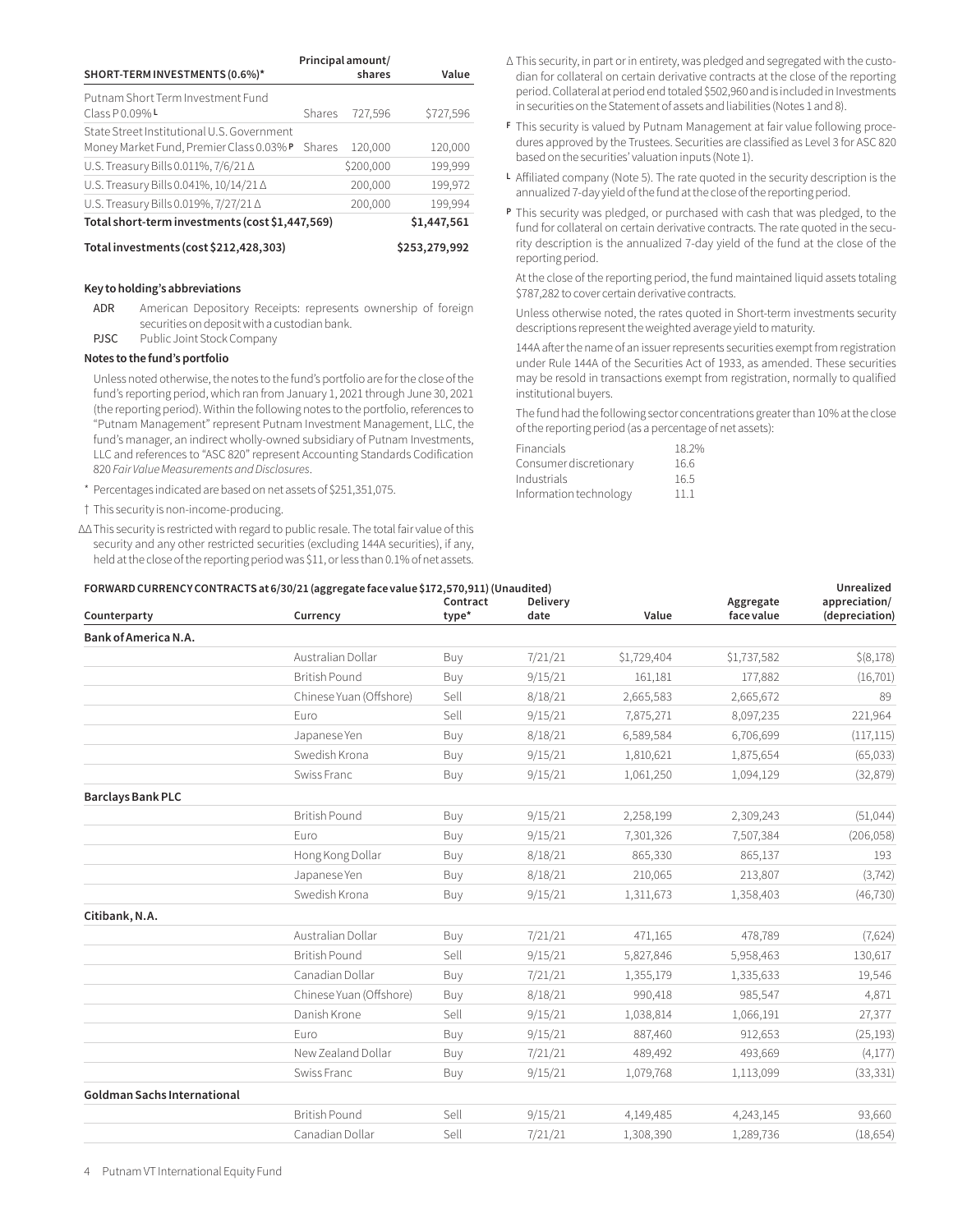| FORWARD CURRENCY CONTRACTS at 6/30/21 (aggregate face value \$172,570,911) (Unaudited) cont.<br>Contract<br>Delivery |                         |             |         |             | Aggregate   | Unrealized<br>appreciation/ |
|----------------------------------------------------------------------------------------------------------------------|-------------------------|-------------|---------|-------------|-------------|-----------------------------|
| Counterparty                                                                                                         | Currency                | type*       | date    | Value       | face value  | (depreciation)              |
| Goldman Sachs International cont.                                                                                    |                         |             |         |             |             |                             |
|                                                                                                                      | Chinese Yuan (Offshore) | Sell        | 8/18/21 | \$3,672,710 | \$3,654,382 | \$(18, 328)                 |
|                                                                                                                      | Euro                    | Sell        | 9/15/21 | 1,199,549   | 1,206,615   | 7,066                       |
|                                                                                                                      | Japanese Yen            | Sell        | 8/18/21 | 526,196     | 553,446     | 27,250                      |
|                                                                                                                      | South Korean Won        | Sell        | 8/18/21 | 3,496,517   | 3,520,815   | 24,298                      |
|                                                                                                                      | Swiss Franc             | Buy         | 9/15/21 | 1,647,862   | 1,698,567   | (50, 705)                   |
| HSBC Bank USA, National Association                                                                                  |                         |             |         |             |             |                             |
|                                                                                                                      | <b>British Pound</b>    | Buy         | 9/15/21 | 3,462,839   | 3,540,753   | (77, 914)                   |
|                                                                                                                      | Chinese Yuan (Offshore) | Buy         | 8/18/21 | 1,580,662   | 1,572,919   | 7,743                       |
|                                                                                                                      | Euro                    | Buy         | 9/15/21 | 4,606,170   | 4,736,537   | (130, 367)                  |
|                                                                                                                      | Hong Kong Dollar        | Sell        | 8/18/21 | 530,693     | 530,565     | (128)                       |
|                                                                                                                      | Japanese Yen            | Sell        | 8/18/21 | 560,880     | 570,842     | 9,962                       |
|                                                                                                                      | Singapore Dollar        | Buy         | 8/18/21 | 478,395     | 481,346     | (2,951)                     |
| JPMorgan Chase Bank N.A.                                                                                             |                         |             |         |             |             |                             |
|                                                                                                                      | <b>British Pound</b>    | Sell        | 9/15/21 | 3,829,198   | 3,915,551   | 86,353                      |
|                                                                                                                      | Canadian Dollar         | Buy         | 7/21/21 | 987,242     | 973,263     | 13,979                      |
|                                                                                                                      | Euro                    | Sell        | 9/15/21 | 2,891,103   | 2,973,250   | 82,147                      |
|                                                                                                                      | Japanese Yen            | Buy         | 8/18/21 | 6,175,915   | 6,289,396   | (113, 481)                  |
|                                                                                                                      | Singapore Dollar        | Buy         | 8/18/21 | 2,203,308   | 2,216,114   | (12,806)                    |
|                                                                                                                      | South Korean Won        | Sell        | 8/18/21 | 12,910,826  | 12,983,925  | 73,099                      |
|                                                                                                                      | Swedish Krona           | Buy         | 9/15/21 | 4,394,223   | 4,550,971   | (156, 748)                  |
| Morgan Stanley & Co. International PLC                                                                               |                         |             |         |             |             |                             |
|                                                                                                                      | <b>British Pound</b>    |             | 9/15/21 | 7,009,243   | 7,166,940   | (157, 697)                  |
|                                                                                                                      | Canadian Dollar         | Buy<br>Sell | 7/21/21 | 156,581     | 154,342     |                             |
|                                                                                                                      | Euro                    | Sell        |         |             |             | (2,239)                     |
|                                                                                                                      |                         |             | 9/15/21 | 5,347,441   | 5,498,761   | 151,320                     |
|                                                                                                                      | Japanese Yen            | Buy         | 8/18/21 | 3,248,196   | 3,306,411   | (58, 215)                   |
|                                                                                                                      | Swiss Franc             | Buy         | 9/15/21 | 2,598,114   | 2,678,255   | (80, 141)                   |
| NatWest Markets PLC                                                                                                  |                         |             |         |             |             |                             |
|                                                                                                                      | <b>British Pound</b>    | Sell        | 9/15/21 | 711,135     | 727,220     | 16,085                      |
| State Street Bank and Trust Co.                                                                                      |                         |             |         |             |             |                             |
|                                                                                                                      | <b>British Pound</b>    | Buy         | 9/15/21 | 6,096,389   | 6,216,602   | (120, 213)                  |
|                                                                                                                      | Canadian Dollar         | Sell        | 7/21/21 | 459,498     | 452,981     | (6, 517)                    |
|                                                                                                                      | Chinese Yuan (Offshore) | Buy         | 8/18/21 | 1,062,370   | 1,057,057   | 5,313                       |
|                                                                                                                      | Euro                    | Sell        | 9/15/21 | 3,386,669   | 3,482,307   | 95,638                      |
|                                                                                                                      | Hong Kong Dollar        | Buy         | 8/18/21 | 460,944     | 460,799     | 145                         |
|                                                                                                                      | Israeli Shekel          | Buy         | 7/21/21 | 1,280,743   | 1,268,183   | 12,560                      |
|                                                                                                                      | Japanese Yen            | Sell        | 8/18/21 | 596,433     | 631,782     | 35,349                      |
|                                                                                                                      | Swedish Krona           | Buy         | 9/15/21 | 545,204     | 564,515     | (19, 311)                   |
| <b>Toronto-Dominion Bank</b>                                                                                         |                         |             |         |             |             |                             |
|                                                                                                                      | Canadian Dollar         | Sell        | 7/21/21 | 2,479,561   | 2,444,401   | (35,160)                    |
|                                                                                                                      | Euro                    | Sell        | 9/15/21 | 1,549,878   | 1,593,740   | 43,862                      |
| <b>UBSAG</b>                                                                                                         |                         |             |         |             |             |                             |
|                                                                                                                      | Australian Dollar       | Buy         | 7/21/21 | 433,213     | 437,426     | (4,213)                     |
|                                                                                                                      | <b>British Pound</b>    | Buy         | 9/15/21 | 2,281,995   | 2,333,461   | (51, 466)                   |
|                                                                                                                      | Canadian Dollar         | Sell        | 7/21/21 | 101,645     | 135,805     | 34,160                      |
|                                                                                                                      | Chinese Yuan (Offshore) | Buy         | 8/18/21 | 962,134     | 957,493     | 4,641                       |
|                                                                                                                      | Euro                    | Sell        | 9/15/21 | 1,409,034   | 1,448,669   | 39,635                      |
|                                                                                                                      | Hong Kong Dollar        | Buy         | 8/18/21 | 987,142     | 986,902     | 240                         |
|                                                                                                                      | Japanese Yen            | Buy         | 8/18/21 | 4,431,705   | 4,511,155   | (79, 450)                   |
|                                                                                                                      | Norwegian Krone         | Sell        | 9/15/21 | 683,313     | 710,639     | 27,326                      |
|                                                                                                                      | Swedish Krona           | Buy         | 9/15/21 | 1,019,667   | 1,056,368   | (36, 701)                   |
|                                                                                                                      | Swiss Franc             | Buy         | 9/15/21 | 645,197     | 665,030     | (19, 833)                   |
|                                                                                                                      |                         |             |         |             |             |                             |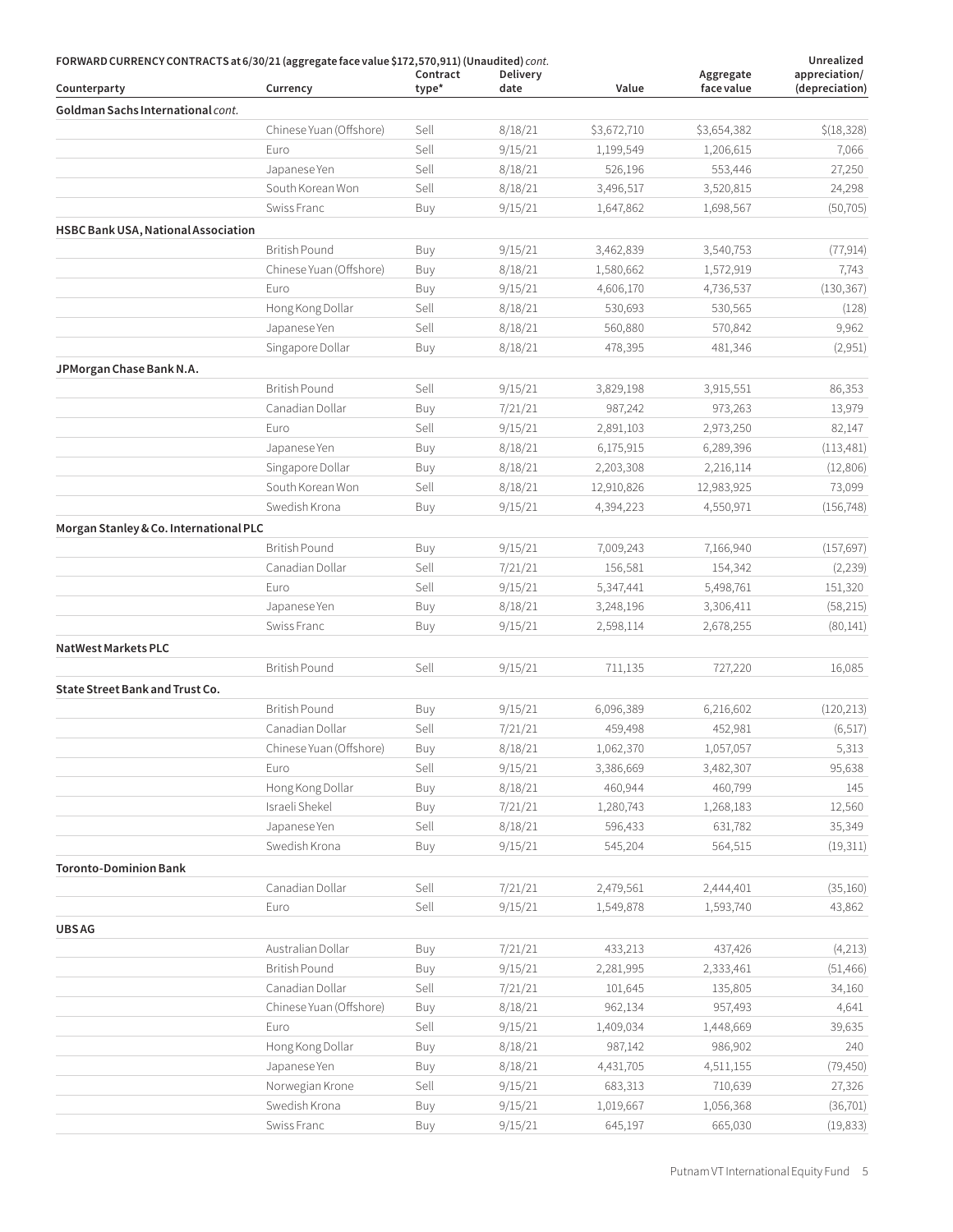| FORWARD CURRENCY CONTRACTS at 6/30/21 (aggregate face value \$172,570,911) (Unaudited) cont. |                    |                   |                  |             |                         | Unrealized                      |
|----------------------------------------------------------------------------------------------|--------------------|-------------------|------------------|-------------|-------------------------|---------------------------------|
| Counterparty                                                                                 | Currency           | Contract<br>type* | Delivery<br>date | Value       | Aggregate<br>face value | appreciation/<br>(depreciation) |
| WestPac Banking Corp.                                                                        |                    |                   |                  |             |                         |                                 |
|                                                                                              | Australian Dollar  | Buy               | 7/21/21          | \$6,625,481 | \$6,734,195             | \$(108, 714)                    |
|                                                                                              | British Pound      | Sell              | 9/15/21          | 4,489,695   | 4,590,924               | 101,229                         |
|                                                                                              | Canadian Dollar    | Sell              | 7/21/21          | 1,477,717   | 1,456,740               | (20, 977)                       |
|                                                                                              | Euro               | Sell              | 9/15/21          | 16,745      | 17,219                  | 474                             |
|                                                                                              | New Zealand Dollar | Buy               | 7/21/21          | 366,612     | 369,580                 | (2,968)                         |
| Unrealized appreciation                                                                      |                    |                   |                  |             |                         | 1,398,191                       |
| Unrealized (depreciation)                                                                    |                    |                   |                  |             |                         | (2,003,702)                     |
| Total                                                                                        |                    |                   |                  |             |                         | \$(605, 511)                    |

\* The exchange currency for all contracts listed is the United States Dollar.

ASC 820 establishes a three-level hierarchy for disclosure of fair value measurements. The valuation hierarchy is based upon the transparency of inputs to the valuation of the fund's investments. The three levels are defined as follows:

Level 1: Valuations based on quoted prices for identical securities in active markets.

Level 2: Valuations based on quoted prices in markets that are not active or for which all significant inputs are observable, either directly or indirectly.

Level 3: Valuations based on inputs that are unobservable and significant to the fair value measurement.

The following is a summary of the inputs used to value the fund's net assets as of the close of the reporting period:

|                            |               | <b>Valuation inputs</b>  |                          |  |  |
|----------------------------|---------------|--------------------------|--------------------------|--|--|
| Investments in securities: | Level 1       | Level 2                  | Level 3                  |  |  |
| Common stocks:             |               |                          |                          |  |  |
| Australia                  | \$3,935,693   | $s-$                     | $\zeta-$                 |  |  |
| Canada                     | 4,027,961     | $\qquad \qquad$          |                          |  |  |
| China                      | 3,142,331     | $\qquad \qquad$          | $\overline{\phantom{0}}$ |  |  |
| Denmark                    | 7,153,905     | $\qquad \qquad -$        | $\qquad \qquad$          |  |  |
| France                     | 26,006,194    | $\qquad \qquad$          | $\overline{\phantom{0}}$ |  |  |
| Germany                    | 26,512,294    | $\qquad \qquad$          | 11                       |  |  |
| Greece                     | 2,388,494     | $\qquad \qquad$          |                          |  |  |
| Hong Kong                  | 6,040,338     | $\qquad \qquad -$        | $\overline{\phantom{0}}$ |  |  |
| India                      | 8,397,927     | $\qquad \qquad -$        | $\overline{\phantom{0}}$ |  |  |
| Ireland                    | 10,684,456    | $\qquad \qquad$          |                          |  |  |
| Italy                      | 9,914,633     | $\qquad \qquad$          | $\overline{\phantom{0}}$ |  |  |
| Japan                      | 35,894,219    | $\qquad \qquad -$        |                          |  |  |
| Netherlands                | 9,114,997     | $\qquad \qquad -$        | $\overline{\phantom{0}}$ |  |  |
| Norway                     | 1,983,819     |                          | $\overline{\phantom{0}}$ |  |  |
| Portugal                   | 4,210,206     | $\qquad \qquad$          |                          |  |  |
| Russia                     | 2,701,534     |                          |                          |  |  |
| South Korea                | 16,109,399    |                          |                          |  |  |
| Spain                      | 3,760,498     | $\qquad \qquad$          |                          |  |  |
| Switzerland                | 17,795,260    |                          |                          |  |  |
| Taiwan                     | 5,537,780     | $\qquad \qquad$          |                          |  |  |
| United Arab Emirates       | 2,866,938     |                          |                          |  |  |
| United Kingdom             | 34,574,852    |                          |                          |  |  |
| <b>United States</b>       | 9,078,692     |                          | $\overline{\phantom{0}}$ |  |  |
| <b>Total common stocks</b> | 251,832,420   | $\overline{\phantom{0}}$ | 11                       |  |  |
| Short-term investments     | 120,000       | 1,327,561                |                          |  |  |
| <b>Totals by level</b>     | \$251,952,420 | \$1,327,561              | \$11                     |  |  |

|                              | Valuation inputs |               |         |  |  |  |  |
|------------------------------|------------------|---------------|---------|--|--|--|--|
| Other financial instruments: | Level 1          | Level 2       | Level 3 |  |  |  |  |
| Forward currency contracts   | $\sim$           | \$ (605, 511) |         |  |  |  |  |
| Totals by level              | <u>__</u>        | \$(605, 511)  |         |  |  |  |  |

At the start and close of the reporting period, Level 3 investments in securities represented less than 1% of the fund's net assets and were not considered a significant portion of the fund's portfolio.

The accompanying notes are an integral part of these financial statements.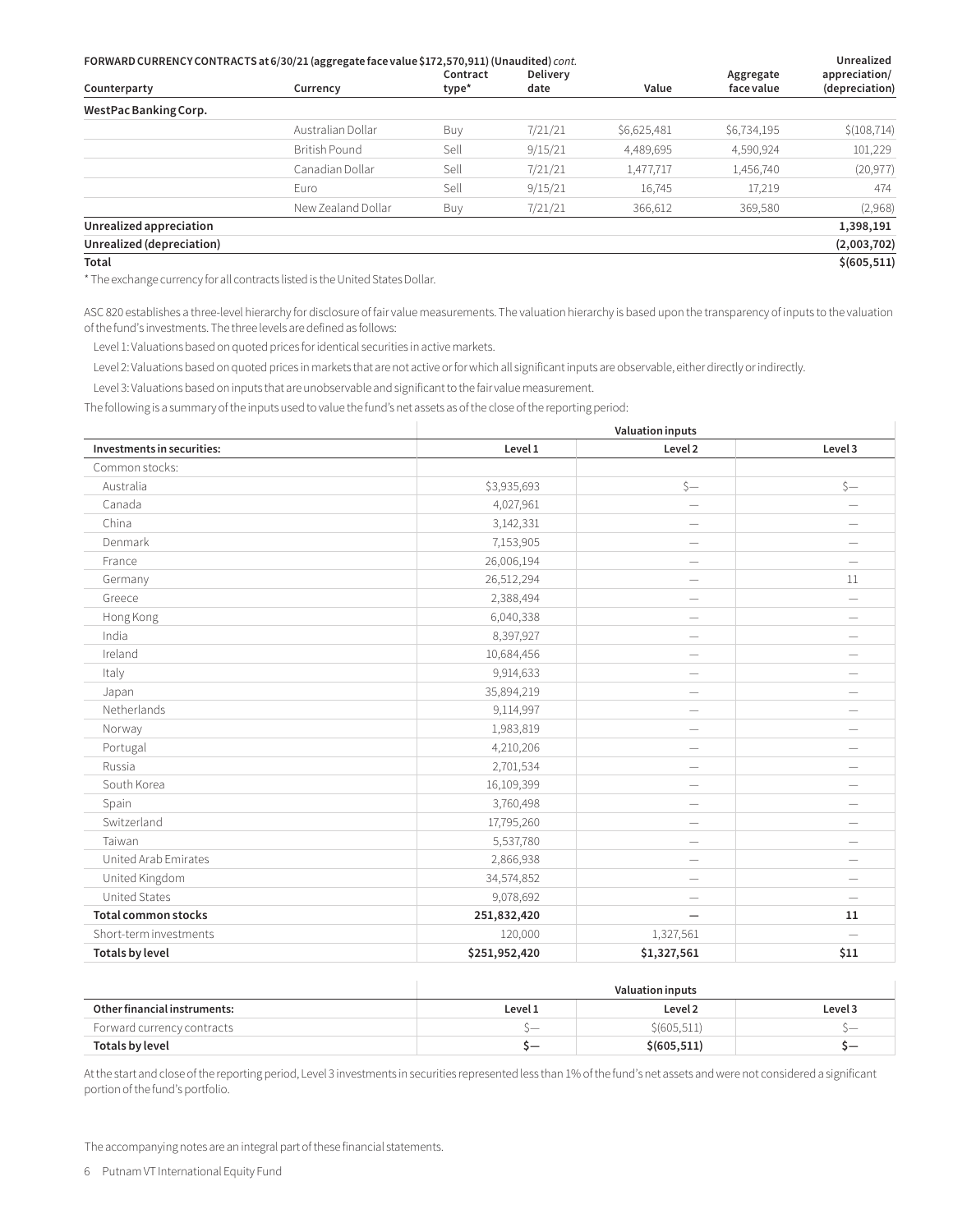## **Statement of assets and liabilities**

6/30/21 (Unaudited)

#### **Assets**

| Investment in securities, at value (Notes 1 and 8):            |               |
|----------------------------------------------------------------|---------------|
| Unaffiliated issuers (identified cost \$211,700,707)           | \$252,552,396 |
| Affiliated issuers (identified cost \$727,596) (Notes 1 and 5) | 727,596       |
| Cash                                                           | 10            |
| Foreign currency (cost \$37,246) (Note 1)                      | 37,256        |
| Dividends, interest and other receivables                      | 357,541       |
| Foreign tax reclaim                                            | 534,108       |
| Receivable for shares of the fund sold                         | 144,945       |
| Receivable for investments sold                                | 1,206,215     |
| Unrealized appreciation on forward currency contracts (Note 1) | 1,398,191     |
| <b>Total assets</b>                                            | 256,958,258   |
| Liabilities                                                    |               |
| Payable for investments purchased                              | 2,784,045     |
| December 2000 and compared the Company of the company of the   |               |

| Net assets                                                           | \$251,351,075 |
|----------------------------------------------------------------------|---------------|
| <b>Total liabilities</b>                                             | 5,607,183     |
| Other accrued expenses                                               | 63,915        |
| Collateral on certain derivative contracts, at value (Notes 1 and 8) | 120,000       |
| Unrealized depreciation on forward currency contracts (Note 1)       | 2,003,702     |
| Payable for distribution fees (Note 2)                               | 34,104        |
| Payable for administrative services (Note 2)                         | 727           |
| Payable for Trustee compensation and expenses (Note 2)               | 135,853       |
| Payable for investor servicing fees (Note 2)                         | 29,648        |
| Payable for custodian fees (Note 2)                                  | 34,963        |
| Payable for compensation of Manager (Note 2)                         | 143,425       |
| Payable for shares of the fund repurchased                           | 256,801       |

#### **Represented by** Paid-in capital (Unlimited shares authorized) (Notes 1 and 4) \$192,344,887 Total distributable earnings (Note 1) 59,006,188 **Total — Representing net assets applicable to capital shares outstanding \$251,351,075 Computation of net asset value Class IA** Net assets \$88,363,910  $\searrow$  \$88,363,910 Number of shares outstanding 5,136,131 Net asset value, offering price and redemption price per share (net assets divided by number of shares outstanding) \$17.20 **Computation of net asset value Class IB** Net assets \$162,987,165 Number of shares outstanding 8,578,225 Net asset value, offering price and redemption price per share (net assets divided by number of shares outstanding) \$17.02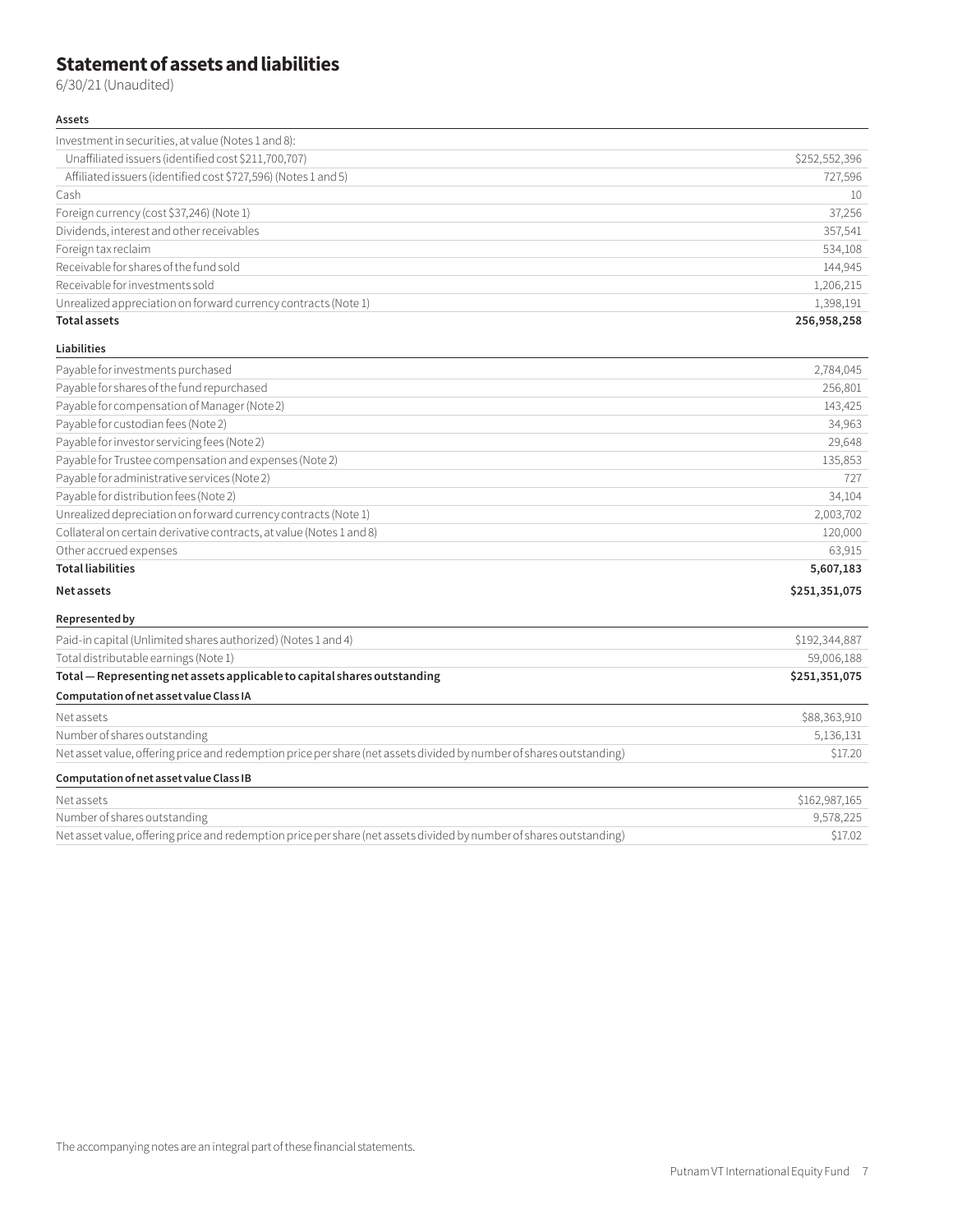# **Statement of operations**

Six months ended 6/30/21 (Unaudited)

#### **Investment income**

| Dividends (net of foreign tax of \$364,321)                                                     | \$2,831,519 |
|-------------------------------------------------------------------------------------------------|-------------|
| Interest (including interest income of \$1,900 from investments in affiliated issuers) (Note 5) | 1,440       |
| Securities lending (net of expenses) (Notes 1 and 5)                                            | 15,144      |
| Total investment income                                                                         | 2,848,103   |
| <b>Expenses</b>                                                                                 |             |
| Compensation of Manager (Note 2)                                                                | 830,585     |
| Investor servicing fees (Note 2)                                                                | 85,987      |
| Custodian fees (Note 2)                                                                         | 32,723      |
| Trustee compensation and expenses (Note 2)                                                      | 5,362       |
| Distribution fees (Note 2)                                                                      | 195,710     |

| Net expenses                     | 1,216,312 |
|----------------------------------|-----------|
| Expense reduction (Note 2)       | (21)      |
| Total expenses                   | 1,216,333 |
| Other                            | 63,800    |
| Administrative services (Note 2) | 2,166     |

#### **Net investment income 1,631,791**

#### **Realized and unrealized gain (loss) Net realized gain (loss) on:**

| Securities from unaffiliated issuers (Notes 1 and 3)     | 18,285,684   |
|----------------------------------------------------------|--------------|
| Foreign currency transactions (Note 1)                   | (56, 245)    |
| Forward currency contracts (Note 1)                      | (255, 647)   |
| Total net realized gain                                  | 17,973,792   |
| Change in net unrealized appreciation (depreciation) on: |              |
| Securities from unaffiliated issuers                     | 1,474,334    |
| Assets and liabilities in foreign currencies             | (18, 545)    |
| Forward currency contracts                               | (932, 514)   |
| Total change in net unrealized appreciation              | 523,275      |
| Net gain on investments                                  | 18,497,067   |
| Net increase in net assets resulting from operations     | \$20,128,858 |

The accompanying notes are an integral part of these financial statements.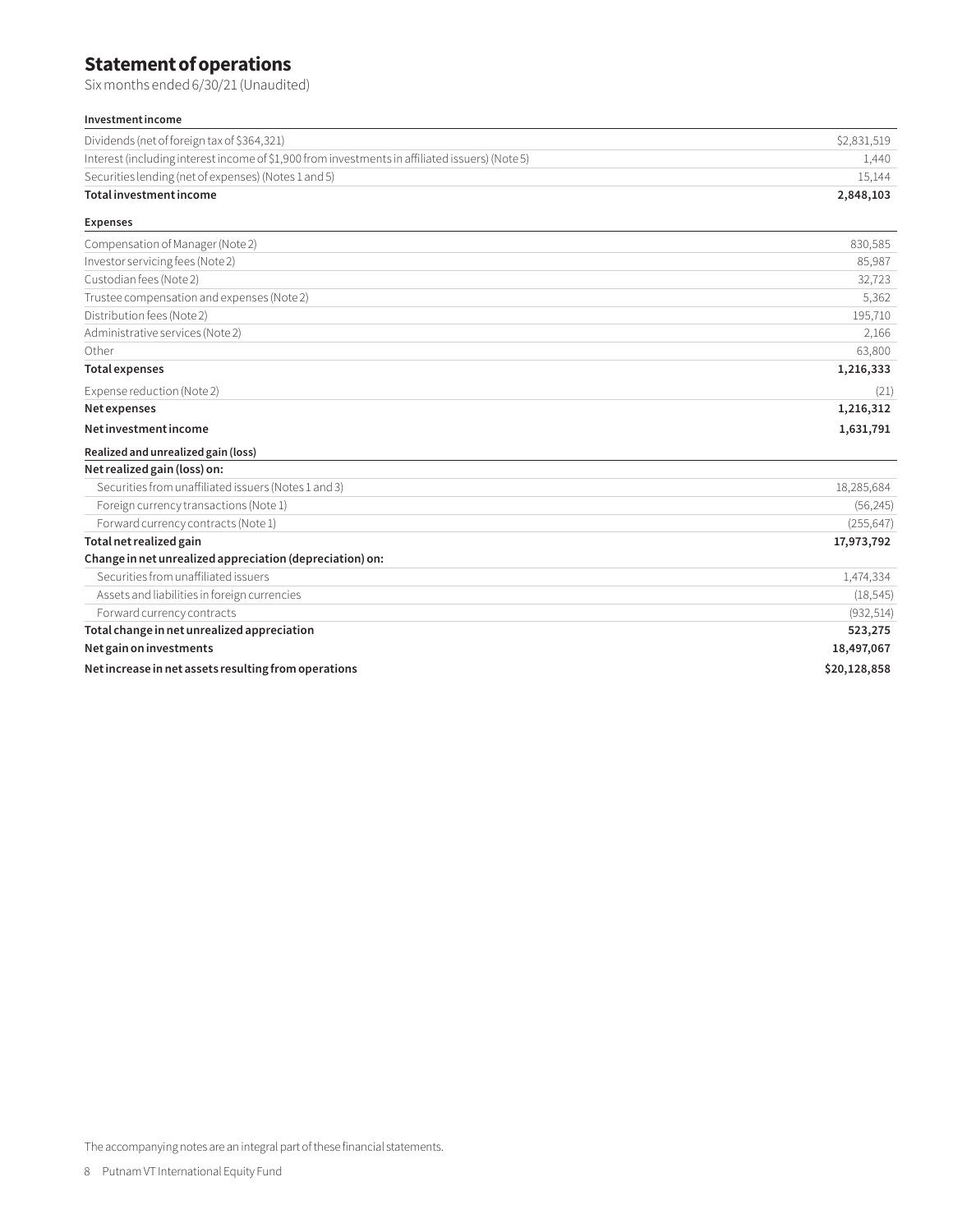# **Statement of changes in net assets**

|                                                                                                       | Six months<br>ended<br>$6/30/21*$ | Year ended<br>12/31/20 |
|-------------------------------------------------------------------------------------------------------|-----------------------------------|------------------------|
| Increase (decrease) in net assets                                                                     |                                   |                        |
| Operations:                                                                                           |                                   |                        |
| Net investment income                                                                                 | \$1,631,791                       | \$2,114,127            |
| Net realized gain on investments and foreign currency transactions                                    | 17,973,792                        | 9,806,671              |
| Change in net unrealized appreciation of investments and assets and liabilities in foreign currencies | 523,275                           | 11,051,086             |
| Net increase in net assets resulting from operations                                                  | 20,128,858                        | 22,971,884             |
| Distributions to shareholders (Note 1):                                                               |                                   |                        |
| From ordinary income                                                                                  |                                   |                        |
| Net investment income                                                                                 |                                   |                        |
| Class IA                                                                                              | (1,205,797)                       | (1, 395, 258)          |
| Class IB                                                                                              | (1,832,029)                       | (2, 297, 402)          |
| From net realized long-term gain on investments                                                       |                                   |                        |
| Class IA                                                                                              | (3, 132, 071)                     |                        |
| Class IB                                                                                              | (5,649,507)                       |                        |
| Increase (decrease) from capital share transactions (Note 4)                                          | 7,824,181                         | (21,029,740)           |
| Total increase (decrease) in net assets                                                               | 16,133,635                        | (1,750,516)            |
| Net assets:                                                                                           |                                   |                        |
| Beginning of period                                                                                   | 235,217,440                       | 236,967,956            |
| End of period                                                                                         | \$251,351,075                     | \$235,217,440          |

\* Unaudited.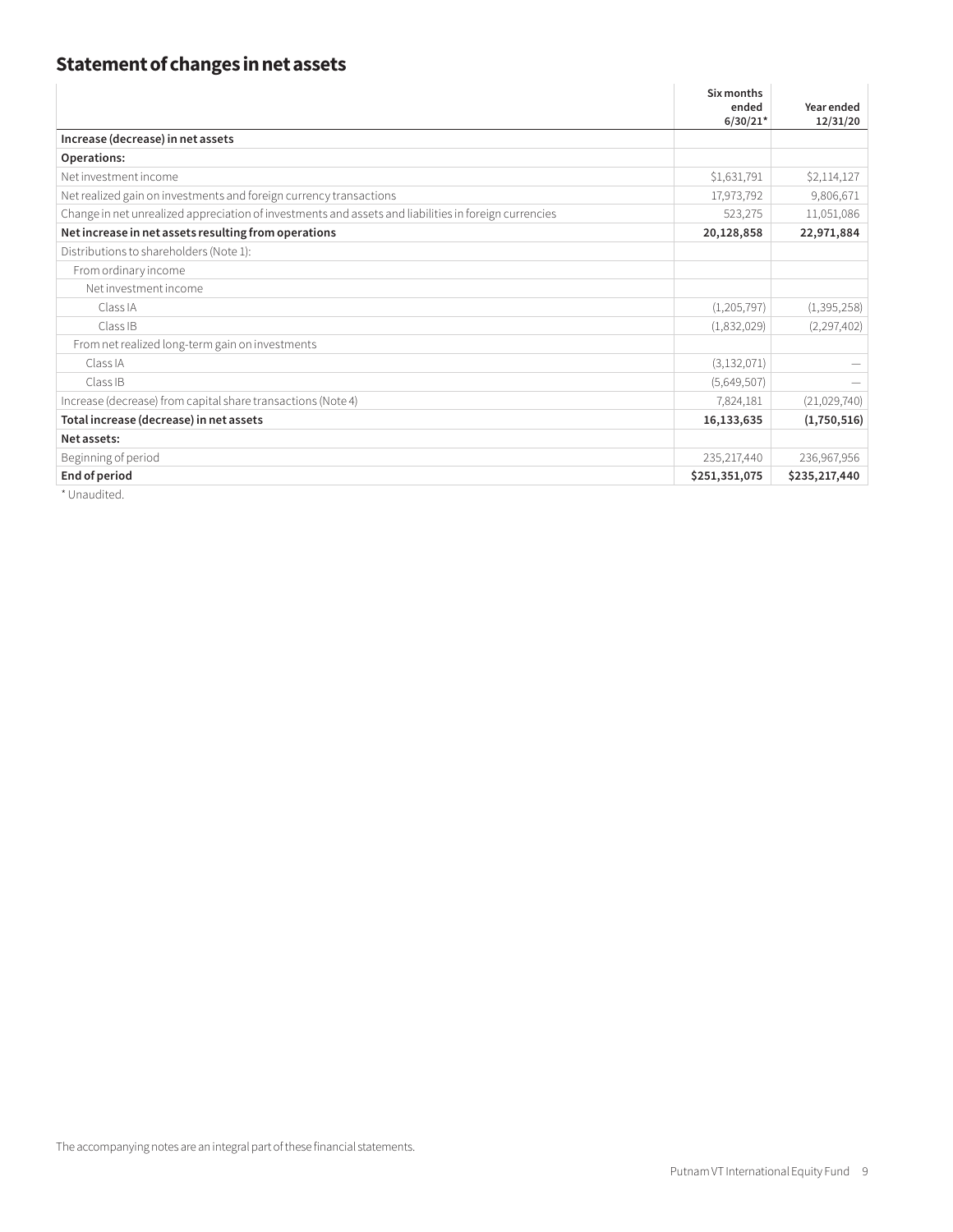## **Financial highlights** (For a common share outstanding throughout the period)

| <b>INVESTMENT OPERATIONS:</b> |                                      |                                           |                                                                   | <b>LESS DISTRIBUTIONS:</b>       |                            | RATIOS AND SUPPLEMENTAL DATA:         |                            |                               |                                        |                                            |                                                  |                                                                    |                        |
|-------------------------------|--------------------------------------|-------------------------------------------|-------------------------------------------------------------------|----------------------------------|----------------------------|---------------------------------------|----------------------------|-------------------------------|----------------------------------------|--------------------------------------------|--------------------------------------------------|--------------------------------------------------------------------|------------------------|
| Period ended                  | Net asset value, beginning of period | Net investment income (loss) <sup>a</sup> | gain (loss)<br>unrealized<br>and<br>on investments<br>Netrealized | Total from investment operations | From net investment income | From net realized gain on investments | <b>Total distributions</b> | Netasset value, end of period | Total return at net asset value (%)b,c | Netassets, end of period<br>(in thousands) | Ratio of expenses to average<br>netassets (%)b,d | Ratio of net investment income (loss)<br>to average net assets (%) | Portfolio turnover (%) |
| Class IA                      |                                      |                                           |                                                                   |                                  |                            |                                       |                            |                               |                                        |                                            |                                                  |                                                                    |                        |
| 6/30/21                       | \$16.67                              | .13                                       | 1.27                                                              | 1.40                             | (.24)                      | (.63)                                 | (.87)                      | \$17.20                       | $8.65*$                                | \$88,364                                   | $.42*$                                           | $.74*$                                                             | $43*$                  |
| 12/31/20                      | 15.17                                | .16                                       | 1.60                                                              | 1.76                             | (.26)                      | $\qquad \qquad -$                     | (.26)                      | 16.67                         | 12.35                                  | 84,447                                     | .86                                              | 1.16                                                               | 110                    |
| 12/31/19                      | 12.31                                | .29                                       | 2.82                                                              | 3.11                             | (.23)                      | (.02)                                 | (.25)                      | 15.17                         | 25.55                                  | 82,625                                     | .85                                              | 2.11                                                               | 80                     |
| 12/31/18                      | 15.43                                | .26                                       | (3.14)                                                            | (2.88)                           | (.24)                      | $\qquad \qquad -$                     | (.24)                      | 12.31                         | (18.95)                                | 73,880                                     | .85                                              | 1.78                                                               | 68                     |
| 12/31/17                      | 12.47                                | .23                                       | 3.07                                                              | 3.30                             | (.34)                      | $\overline{\phantom{m}}$              | (.34)                      | 15.43                         | 26.93                                  | 99,907                                     | .84                                              | 1.61                                                               | 61                     |
| 12/31/16                      | 13.22                                | .23                                       | (.52)                                                             | (.29)                            | (.46)                      | $\qquad \qquad -$                     | (.46)                      | 12.47                         | (2.21)                                 | 88,088                                     | .86e                                             | 1.85e                                                              | 66                     |
| Class IB                      |                                      |                                           |                                                                   |                                  |                            |                                       |                            |                               |                                        |                                            |                                                  |                                                                    |                        |
| 6/30/21                       | \$16.48                              | .11                                       | 1.26                                                              | 1.37                             | (.20)                      | (.63)                                 | (.83)                      | \$17.02                       | $8.56*$                                | \$162,987                                  | $.54*$                                           | $.62*$                                                             | $43*$                  |
| 12/31/20                      | 14.99                                | .13                                       | 1.59                                                              | 1.72                             | (.23)                      | $\overline{\phantom{m}}$              | (.23)                      | 16.48                         | 12.10                                  | 150,770                                    | 1.11                                             | .92                                                                | 110                    |
| 12/31/19                      | 12.17                                | .25                                       | 2.78                                                              | 3.03                             | (.19)                      | (.02)                                 | (.21)                      | 14.99                         | 25.15                                  | 154,343                                    | 1.10                                             | 1.86                                                               | 80                     |
| 12/31/18                      | 15.25                                | .22                                       | (3.10)                                                            | (2.88)                           | (.20)                      | $\overline{\phantom{m}}$              | (.20)                      | 12.17                         | (19.11)                                | 130,896                                    | 1.10                                             | 1.52                                                               | 68                     |
| 12/31/17                      | 12.33                                | .19                                       | 3.04                                                              | 3.23                             | (.31)                      | $\overline{\phantom{m}}$              | (.31)                      | 15.25                         | 26.58                                  | 171,901                                    | 1.09                                             | 1.37                                                               | 61                     |
| 12/31/16                      | 13.07                                | .20                                       | (.52)                                                             | (.32)                            | (.42)                      | $\overline{\phantom{0}}$              | (.42)                      | 12.33                         | (2.45)                                 | 155,404                                    | 1.11e                                            | 1.60 <sup>e</sup>                                                  | 66                     |

\* Not annualized.

† Unaudited.

**<sup>a</sup>** Per share net investment income (loss) has been determined on the basis of the weighted average number of shares outstanding during the period.

**<sup>b</sup>** The charges and expenses at the insurance company separate account level are not reflected.

**<sup>c</sup>** Total return assumes dividend reinvestment.

**<sup>d</sup>** Includes amounts paid through expense offset arrangements and/or brokerage/service arrangements, if any (Note 2). Also excludes acquired fund fees and expenses, if any.

**<sup>e</sup>** Reflects a voluntary waiver of certain fund expenses in effect during the period. As a result of such waivers, the expenses of each class reflect a reduction of less than 0.01% as a percentage of average net assets.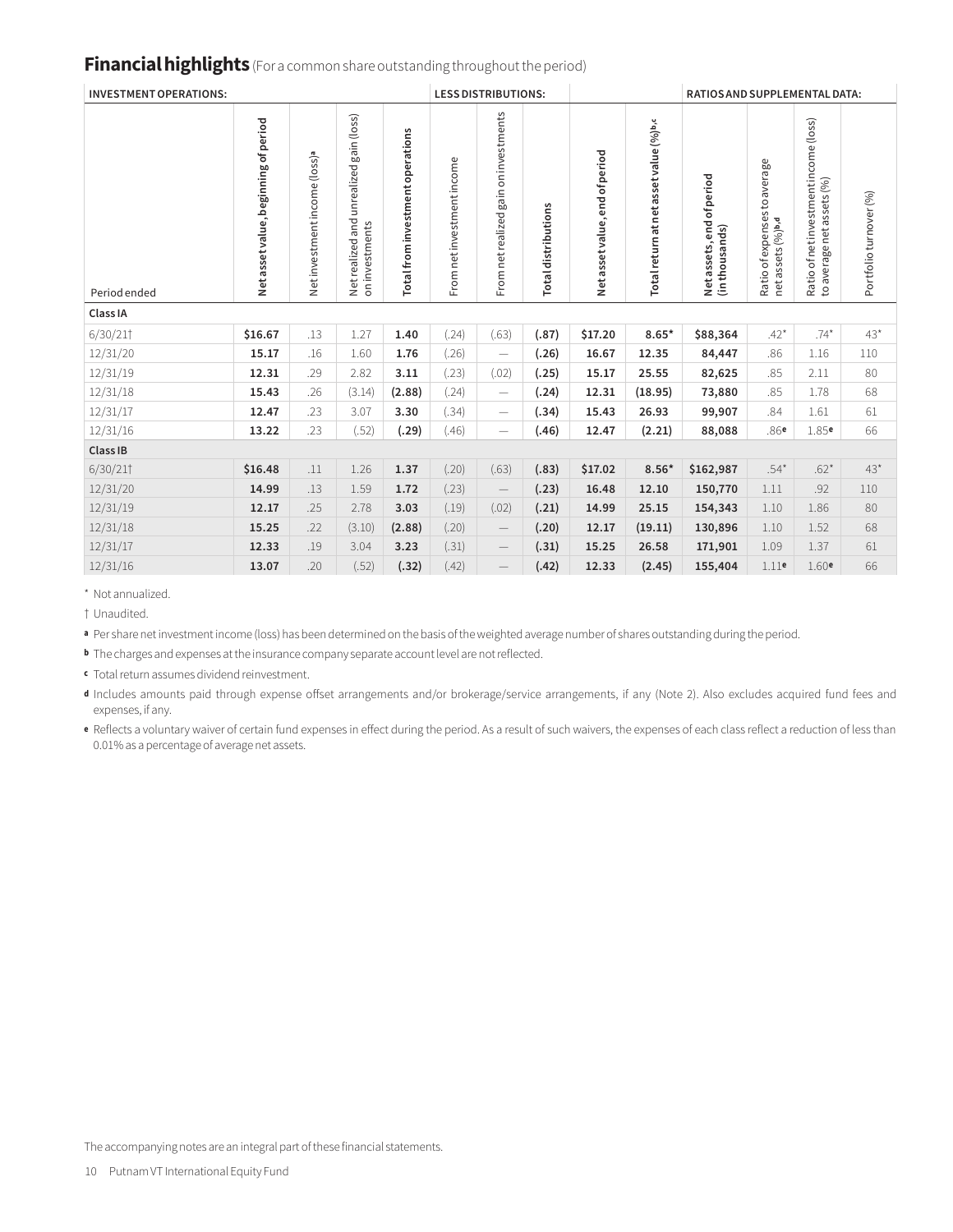# **Notes to financial statements** 6/30/21 (Unaudited)

Within the following Notes to financial statements, references to "State Street" represent State Street Bank and Trust Company, references to "the SEC" represent the Securities and Exchange Commission, references to "Putnam Management" represent Putnam Investment Management, LLC, the fund's manager, an indirect wholly-owned subsidiary of Putnam Investments, LLC and references to "OTC", if any, represent over-the-counter. Unless otherwise noted, the "reporting period" represents the period from January 1, 2021 through June 30, 2021.

Putnam VT International Equity Fund (the fund) is a diversified series of Putnam Variable Trust (the Trust), a Massachusetts business trust registered under the Investment Company Act of 1940, as amended, as an open-end management investment company. The goal of the fund is to seek capital appreciation. The fund invests mainly in common stocks (growth or value stocks or both) of large and midsize companies outside the United States that Putnam Management believes have favorable investment potential. For example, the fund may purchase stocks of companies with stock prices that reflect a value lower than that which Putnam Management places on the company. Under normal circumstances, Putnam Management invests at least 80% of the fund's net assets in equity investments. This policy may be changed only after 60 days' notice to shareholders. The fund invests mainly in developed countries, but may invest in emerging markets. Putnam Management may consider, among other factors, a company's valuation, financial strength, growth potential, competitive position in its industry, projected future earnings, cash flows and dividends when deciding whether to buy or sell investments. Putnam Management may also consider other factors that it believes will cause the stock price to rise. Putnam Management may also use derivatives, such as futures, options, certain foreign currency transactions, warrants and swap contracts, for both hedging and non-hedging purposes.

The fund offers class IA and class IB shares of beneficial interest. Class IA shares are offered at net asset value and are not subject to a distribution fee. Class IB shares are offered at net asset value and pay an ongoing distribution fee, which is identified in Note 2.

In the normal course of business, the fund enters into contracts that may include agreements to indemnify another party under given circumstances. The fund's maximum exposure under these arrangements is unknown as this would involve future claims that may be, but have not yet been, made against the fund. However, the fund's management team expects the risk of material loss to be remote.

The fund has entered into contractual arrangements with an investment adviser, administrator, distributor, shareholder servicing agent and custodian, who each provide services to the fund. Unless expressly stated otherwise, shareholders are not parties to, or intended beneficiaries of these contractual arrangements, and these contractual arrangements are not intended to create any shareholder right to enforce them against the service providers or to seek any remedy under them against the service providers, either directly or on behalf of the fund.

Under the fund's Amended and Restated Agreement and Declaration of Trust, any claims asserted against or on behalf of the Putnam Funds, including claims against Trustees and Officers, must be brought in state and federal courts located within the Commonwealth of Massachusetts.

#### **Note 1 — Significant accounting policies**

The following is a summary of significant accounting policies consistently followed by the fund in the preparation of its financial statements. The preparation of financial statements is in conformity with accounting principles generally accepted in the United States of America and requires management to make estimates and assumptions that affect the reported amounts of assets and liabilities in the financial statements and the reported amounts of increases and decreases in net assets from operations. Actual results could differ from those estimates. Subsequent events after the Statement of assets and liabilities date through the date that the financial statements were issued have been evaluated in the preparation of the financial statements.

Investment income, realized and unrealized gains and losses and expenses of the fund are borne pro-rata based on the relative net assets of each class to the total net assets of the fund, except that each class bears expenses unique to that class (including the distribution fees applicable to such classes). Each class votes as a class only with respect to its own distribution plan or other matters on which a class vote is required by law or determined by the Trustees. If the fund were liquidated, shares of each class would receive their pro-rata share of the net assets of the fund. In addition, the Trustees declare separate dividends on each class of shares.

**Security valuation** Portfolio securities and other investments are valued using policies and procedures adopted by the Board of Trustees. The Trustees have formed a Pricing Committee to oversee the implementation of these procedures and have delegated responsibility for valuing the fund's assets in accordance with these procedures to Putnam Management. Putnam Management has established an internal Valuation Committee that is responsible for making fair value determinations, evaluating the effectiveness of the pricing policies of the fund and reporting to the Pricing Committee.

Investments for which market quotations are readily available are valued at the last reported sales price on their principal exchange, or official closing price for certain markets, and are classified as Level 1 securities under Accounting Standards Codification 820 *Fair Value Measurements and Disclosures* (ASC 820). If no sales are reported, as in the case of some securities that are traded OTC, a security is valued at its last reported bid price and is generally categorized as a Level 2 security.

Investments in open-end investment companies (excluding exchange-traded funds), if any, which can be classified as Level 1 or Level 2 securities, are valued based on their net asset value. The net asset value of such investment companies equals the total value of their assets less their liabilities and divided by the number of their outstanding shares.

Many securities markets and exchanges outside the U.S. close prior to the scheduled close of the New York Stock Exchange and therefore the closing prices for securities in such markets or on such exchanges may not fully reflect events that occur after such close but before the scheduled close of the New York Stock Exchange. Accordingly, on certain days, the fund will fair value certain foreign equity securities taking into account multiple factors including movements in the U.S. securities markets, currency valuations and comparisons to the valuation of American Depository Receipts, exchange-traded funds and futures contracts. The foreign equity securities, which would generally be classified as Level 1 securities, will be transferred to Level 2 of the fair value hierarchy when they are valued at fair value. The number of days on which fair value prices will be used will depend on market activity and it is possible that fair value prices will be used by the fund to a significant extent. Securities quoted in foreign currencies, if any, are translated into U.S. dollars at the current exchange rate. Short-term securities with remaining maturities of 60 days or less are valued using an independent pricing service approved by the Trustees, and are classified as Level 2 securities.

To the extent a pricing service or dealer is unable to value a security or provides a valuation that Putnam Management does not believe accurately reflects the security's fair value, the security will be valued at fair value by Putnam Management in accordance with policies and procedures approved by the Trustees. Certain investments, including certain restricted and illiquid securities and derivatives, are also valued at fair value following procedures approved by the Trustees. These valuations consider such factors as significant market or specific security events such as interest rate or credit quality changes, various relationships with other securities, discount rates, U.S. Treasury, U.S. swap and credit yields, index levels, convexity exposures, recovery rates, sales and other multiples and resale restrictions. These securities are classified as Level 2 or as Level 3 depending on the priority of the significant inputs.

To assess the continuing appropriateness of fair valuations, the Valuation Committee reviews and affirms the reasonableness of such valuations on a regular basis after considering all relevant information that is reasonably available. Such valuations and procedures are reviewed periodically by the Trustees. The fair value of securities is generally determined as the amount that the fund could reasonably expect to realize from an orderly disposition of such securities over a reasonable period of time. By its nature, a fair value price is a good faith estimate of the value of a security in a current sale and does not reflect an actual market price, which may be different by a material amount.

**Security transactions and related investment income** Security transactions are recorded on the trade date (the date the order to buy or sell is executed). Gains or losses on securities sold are determined on the identified cost basis.

Interest income, net of any applicable withholding taxes, if any, and including amortization and accretion of premiums and discounts on debt securities, is recorded on the accrual basis. Dividend income, net of any applicable withholding taxes, is recognized on the ex-dividend date except that certain dividends from foreign securities, if any, are recognized as soon as the fund is informed of the ex-dividend date. Non-cash dividends, if any, are recorded at the fair value of the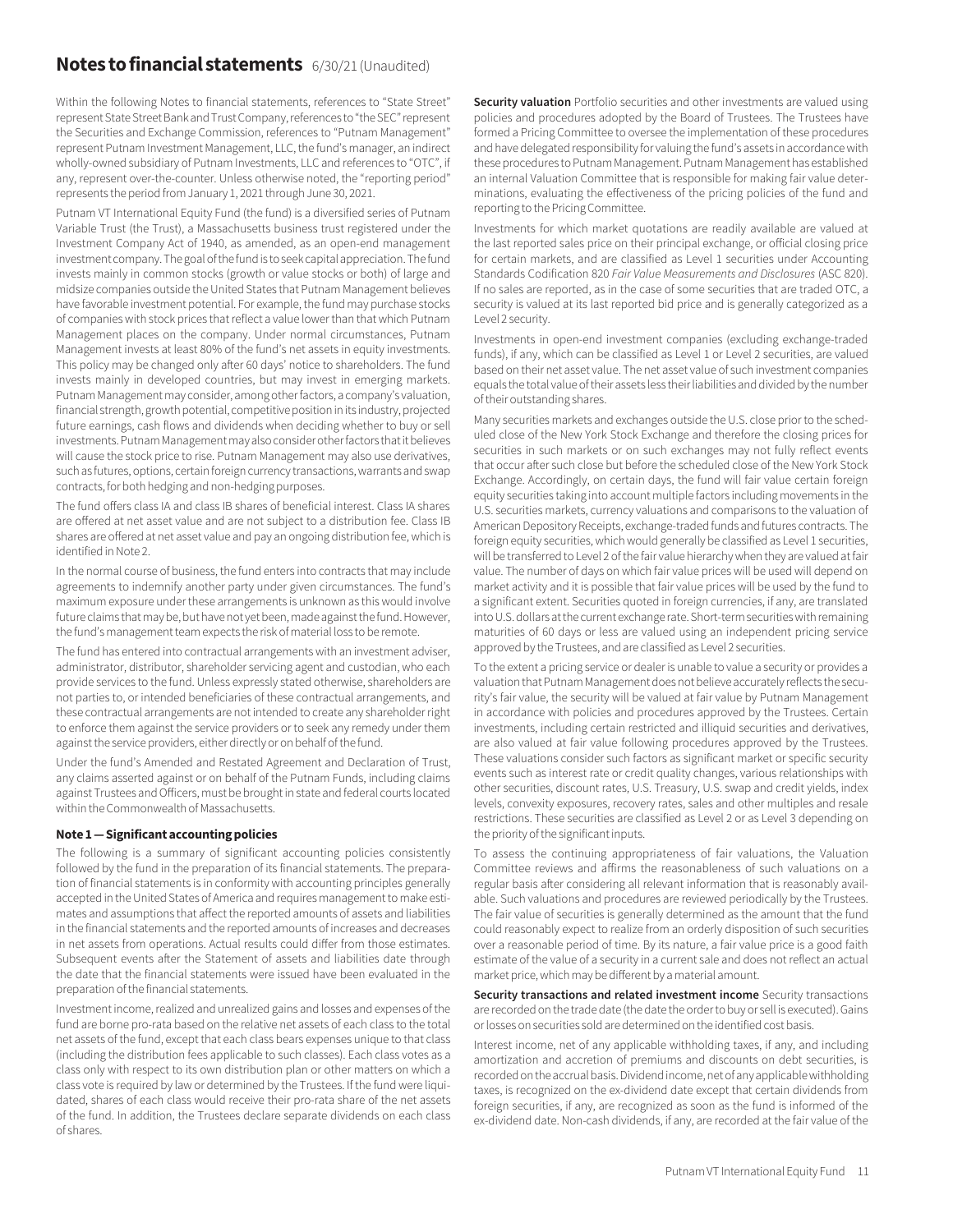securities received. Dividends representing a return of capital or capital gains, if any, are reflected as a reduction of cost and/or as a realized gain.

**Foreign currency translation** The accounting records of the fund are maintained in U.S. dollars. The fair value of foreign securities, currency holdings, and other assets and liabilities is recorded in the books and records of the fund after translation to U.S. dollars based on the exchange rates on that day. The cost of each security is determined using historical exchange rates. Income and withholding taxes are translated at prevailing exchange rates when earned or incurred. The fund does not isolate that portion of realized or unrealized gains or losses resulting from changes in the foreign exchange rate on investments from fluctuations arising from changes in the market prices of the securities. Such gains and losses are included with the net realized and unrealized gain or loss on investments. Net realized gains and losses on foreign currency transactions represent net realized exchange gains or losses on disposition of foreign currencies, currency gains and losses realized between the trade and settlement dates on securities transactions and the difference between the amount of investment income and foreign withholding taxes recorded on the fund's books and the U.S. dollar equivalent amounts actually received or paid. Net unrealized appreciation and depreciation of assets and liabilities in foreign currencies arise from changes in the value of assets and liabilities other than investments at the period end, resulting from changes in the exchange rate.

**Forward currency contracts** The fund buys and sells forward currency contracts, which are agreements between two parties to buy and sell currencies at a set price on a future date. These contracts are used to hedge foreign exchange risk.

The U.S. dollar value of forward currency contracts is determined using current forward currency exchange rates supplied by a quotation service. The fair value of the contract will fluctuate with changes in currency exchange rates. The contract is marked to market daily and the change in fair value is recorded as an unrealized gain or loss. The fund records a realized gain or loss equal to the difference between the value of the contract at the time it was opened and the value at the time it was closed when the contract matures or by delivery of the currency. The fund could be exposed to risk if the value of the currency changes unfavorably, if the counterparties to the contracts are unable to meet the terms of their contracts or if the fund is unable to enter into a closing position. Risks may exceed amounts recognized on the Statement of assets and liabilities.

Forward currency contracts outstanding at period end, if any, are listed after the fund's portfolio.

**Master agreements** The fund is a party to ISDA (International Swaps and Derivatives Association, Inc.) Master Agreements (Master Agreements) with certain counterparties that govern OTC derivative and foreign exchange contracts entered into from time to time. The Master Agreements may contain provisions regarding, among other things, the parties' general obligations, representations, agreements, collateral requirements, events of default and early termination. With respect to certain counterparties, in accordance with the terms of the Master Agreements, collateral pledged to the fund is held in a segregated account by the fund's custodian and, with respect to those amounts which can be sold or repledged, is presented in the fund's portfolio.

Collateral pledged by the fund is segregated by the fund's custodian and identified in the fund's portfolio. Collateral can be in the form of cash or debt securities issued by the U.S. Government or related agencies or other securities as agreed to by the fund and the applicable counterparty. Collateral requirements are determined based on the fund's net position with each counterparty.

Termination events applicable to the fund may occur upon a decline in the fund's net assets below a specified threshold over a certain period of time. Termination events applicable to counterparties may occur upon a decline in the counterparty's long-term and short-term credit ratings below a specified level. In each case, upon occurrence, the other party may elect to terminate early and cause settlement of all derivative and foreign exchange contracts outstanding, including the payment of any losses and costs resulting from such early termination, as reasonably determined by the terminating party. Any decision by one or more of the fund's counterparties to elect early termination could impact the fund's future derivative activity.

At the close of the reporting period, the fund had a net liability position of \$809,935 on open derivative contracts subject to the Master Agreements. Collateral pledged by the fund at period end for these agreements totaled \$502,960 and may include amounts related to unsettled agreements.

**Securities lending** The fund may lend securities, through its agent, to qualified borrowers in order to earn additional income. The loans are collateralized by cash in an amount at least equal to the fair value of the securities loaned. The fair value of securities loaned is determined daily and any additional required collateral is allocated to the fund on the next business day. The remaining maturities of the securities lending transactions are considered overnight and continuous. The risk of borrower default will be borne by the fund's agent; the fund will bear the risk of loss with respect to the investment of the cash collateral. Income from securities lending, net of expenses, is included in investment income on the Statement of operations. Cash collateral is invested in Putnam Cash Collateral Pool, LLC, a limited liability company managed by an affiliate of Putnam Management. Investments in Putnam Cash Collateral Pool, LLC are valued at its closing net asset value each business day. There are no management fees charged to Putnam Cash Collateral Pool, LLC. At the close of the reporting period, the fund had no securities out on loan.

**Interfund lending** The fund, along with other Putnam funds, may participate in an interfund lending program pursuant to an exemptive order issued by the SEC. This program allows the fund to borrow from or lend to other Putnam funds that permit such transactions. Interfund lending transactions are subject to each fund's investment policies and borrowing and lending limits. Interest earned or paid on the interfund lending transaction will be based on the average of certain current market rates. During the reporting period, the fund did not utilize the program.

**Lines of credit** The fund participates, along with other Putnam funds, in a \$317.5 million unsecured committed line of credit and a \$235.5 million unsecured uncommitted line of credit, both provided by State Street. Borrowings may be made for temporary or emergency purposes, including the funding of shareholder redemption requests and trade settlements. Interest is charged to the fund based on the fund's borrowing at a rate equal to 1.25% plus the higher of (1) the Federal Funds rate and (2) the Overnight Bank Funding Rate for the committed line of credit and 1.30% plus the higher of (1) the Federal Funds rate and (2) the Overnight Bank Funding Rate for the uncommitted line of credit. A closing fee equal to 0.04% of the committed line of credit and 0.04% of the uncommitted line of credit has been paid by the participating funds. In addition, a commitment fee of 0.21% per annum on any unutilized portion of the committed line of credit is allocated to the participating funds based on their relative net assets and paid quarterly. During the reporting period, the fund had no borrowings against these arrangements.

**Federal taxes** It is the policy of the fund to distribute all of its taxable income within the prescribed time period and otherwise comply with the provisions of the Internal Revenue Code of 1986, as amended (the Code), applicable to regulated investment companies.

The fund is subject to the provisions of Accounting Standards Codification 740 *Income Taxes* (ASC 740). ASC 740 sets forth a minimum threshold for financial statement recognition of the benefit of a tax position taken or expected to be taken in a tax return. The fund did not have a liability to record for any unrecognized tax benefits in the accompanying financial statements. No provision has been made for federal taxes on income, capital gains or unrealized appreciation on securities held nor for excise tax on income and capital gains. Each of the fund's federal tax returns for the prior three fiscal years remains subject to examination by the Internal Revenue Service.

The fund may also be subject to taxes imposed by governments of countries in which it invests. Such taxes are generally based on either income or gains earned or repatriated. The fund accrues and applies such taxes to net investment income, net realized gains and net unrealized gains as income and/or capital gains are earned. In some cases, the fund may be entitled to reclaim all or a portion of such taxes, and such reclaim amounts, if any, are reflected as an asset on the fund's books. In many cases, however, the fund may not receive such amounts for an extended period of time, depending on the country of investment.

Tax cost of investments includes adjustments to net unrealized appreciation (depreciation) which may not necessarily be final tax cost basis adjustments, but closely approximate the tax basis unrealized gains and losses that may be realized and distributed to shareholders. The aggregate identified cost on a tax basis is \$213,024,320, resulting in gross unrealized appreciation and depreciation of \$45,545,250 and \$5,895,089, respectively, or net unrealized appreciation of \$39,650,161.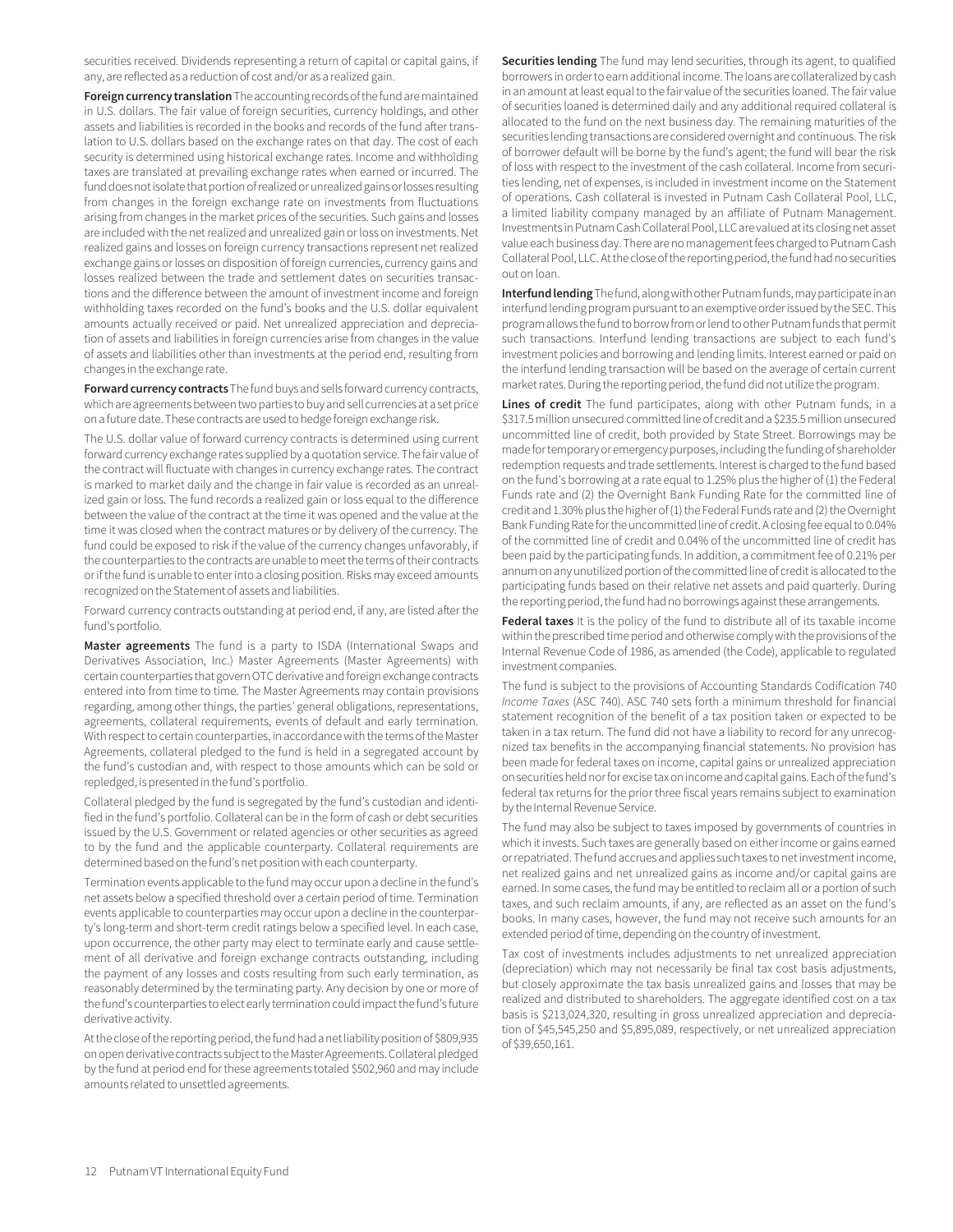**Distributions to shareholders** Distributions to shareholders from net investment income are recorded by the fund on the ex-dividend date. Distributions from capital gains, if any, are recorded on the ex-dividend date and paid at least annually. The amount and character of income and gains to be distributed are determined in accordance with income tax regulations, which may differ from generally accepted accounting principles. Dividend sources are estimated at the time of declaration. Actual results may vary. Any non-taxable return of capital cannot be determined until final tax calculations are completed after the end of the fund's fiscal year. Reclassifications are made to the fund's capital accounts to reflect income and gains available for distribution (or available capital loss carryovers) under income tax regulations.

**Expenses of the Trust** Expenses directly charged or attributable to any fund will be paid from the assets of that fund. Generally, expenses of the Trust will be allocated among and charged to the assets of each fund on a basis that the Trustees deem fair and equitable, which may be based on the relative assets of each fund or the nature of the services performed and relative applicability to each fund.

**Beneficial interest** At the close of the reporting period, insurance companies or their separate accounts were record owners of all but a de minimis number of the shares of the fund. Approximately 33.7% of the fund is owned by accounts of one insurance company.

#### **Note 2 — Management fee, administrative services and other transactions**

The fund pays Putnam Management a management fee (based on the fund's average net assets and computed and paid monthly) at annual rates that may vary based on the average of the aggregate net assets of all open-end mutual funds sponsored by Putnam Management (excluding net assets of funds that are invested in, or that are invested in by, other Putnam funds to the extent necessary to avoid "double counting" of those assets). Such annual rates may vary as follows:

0.850% of the first \$5 billion, 0.800% of the next \$5 billion, 0.750% of the next \$10 billion, 0.700% of the next \$10 billion, 0.650% of the next \$50 billion, 0.630% of the next \$50 billion, 0.620% of the next \$100 billion and 0.615% of any excess thereafter.

For the reporting period, the management fee represented an effective rate (excluding the impact from any expense waivers in effect) of 0.338% of the fund's average net assets.

Putnam Management has contractually agreed, through April 30, 2023, to waive fees and/or reimburse the fund's expenses to the extent necessary to limit the cumulative expenses of the fund, exclusive of brokerage, interest, taxes, investment-related expenses, extraordinary expenses, acquired fund fees and expenses and payments under the fund's investor servicing contract, investment management contract and distribution plan, on a fiscal year-to-date basis to an annual rate of 0.20% of the fund's average net assets over such fiscal year-to-date period. During the reporting period, the fund's expenses were not reduced as a result of this limit.

Putnam Investments Limited (PIL), an affiliate of Putnam Management, is authorized by the Trustees to manage a separate portion of the assets of the fund as determined by Putnam Management from time to time. Putnam Management pays a quarterly sub-management fee to PIL for its services at an annual rate of 0.35% of the average net assets of the portion of the fund managed by PIL.

The Putnam Advisory Company, LLC (PAC), an affiliate of Putnam Management, is authorized by the Trustees to manage a separate portion of the assets of the fund, as designated from time to time by Putnam Management or PIL. PAC did not manage any portion of the assets of the fund during the reporting period. If Putnam Management or PIL were to engage the services of PAC, Putnam Management or PIL, as applicable, would pay a quarterly sub-advisory fee to PAC for its services at the annual rate of 0.35% of the average net assets of the portion of the fund's assets for which PAC is engaged as sub-adviser.

The fund reimburses Putnam Management an allocated amount for the compensation and related expenses of certain officers of the fund and their staff who provide administrative services to the fund. The aggregate amount of all such reimbursements is determined annually by the Trustees.

Custodial functions for the fund's assets are provided by State Street. Custody fees are based on the fund's asset level, the number of its security holdings and transaction volumes.

Putnam Investor Services, Inc., an affiliate of Putnam Management, provides investor servicing agent functions to the fund. Putnam Investor Services, Inc. was paid a monthly fee for investor servicing at an annual rate of 0.07% of the fund's average daily net assets. During the reporting period, the expenses for each class of shares related to investor servicing fees were as follows:

| Class IA | \$30,747 |
|----------|----------|
| Class IB | 55.240   |
| Total    | \$85,987 |

The fund has entered into expense offset arrangements with Putnam Investor Services, Inc. and State Street whereby Putnam Investor Services, Inc.'s and State Street's fees are reduced by credits allowed on cash balances. The fund also reduced expenses through brokerage/service arrangements. For the reporting period, the fund's expenses were reduced by \$21 under the expense offset arrangements and by no monies under the brokerage/service arrangements.

Each Independent Trustee of the fund receives an annual Trustee fee, of which \$160, as a quarterly retainer, has been allocated to the fund, and an additional fee for each Trustees meeting attended. Trustees also are reimbursed for expenses they incur relating to their services as Trustees.

The fund has adopted a Trustee Fee Deferral Plan (the Deferral Plan) which allows the Trustees to defer the receipt of all or a portion of Trustees fees payable on or after July 1, 1995. The deferred fees remain invested in certain Putnam funds until distribution in accordance with the Deferral Plan.

The fund has adopted an unfunded noncontributory defined benefit pension plan (the Pension Plan) covering all Trustees of the fund who have served as a Trustee for at least five years and were first elected prior to 2004. Benefits under the Pension Plan are equal to 50% of the Trustee's average annual attendance and retainer fees for the three years ended December 31, 2005. The retirement benefit is payable during a Trustee's lifetime, beginning the year following retirement, for the number of years of service through December 31, 2006. Pension expense for the fund is included in Trustee compensation and expenses in the Statement of operations. Accrued pension liability is included in Payable for Trustee compensation and expenses in the Statement of assets and liabilities. The Trustees have terminated the Pension Plan with respect to any Trustee first elected after 2003.

The fund has adopted a distribution plan (the Plan) with respect to its class IB shares pursuant to Rule 12b–1 under the Investment Company Act of 1940. The purpose of the Plan is to compensate Putnam Retail Management Limited Partnership, an indirect wholly-owned subsidiary of Putnam Investments, LLC, for services provided and expenses incurred in distributing shares of the fund. The Plan provides for payment by the fund to Putnam Retail Management Limited Partnership at an annual rate of up to 0.35% of the average net assets attributable to the fund's class IB shares. The Trustees have approved payment by the fund at an annual rate of 0.25% of the average net assets attributable to the fund's class IB shares. The expenses related to distribution fees during the reporting period are included in Distribution fees in the Statement of operations.

#### **Note 3 — Purchases and sales of securities**

During the reporting period, the cost of purchases and the proceeds from sales, excluding short-term investments, were as follows:

|                                           | Cost of<br>purchases | Proceeds<br>from sales |
|-------------------------------------------|----------------------|------------------------|
| Investments in securities (Long-term)     | \$104,107,474        | \$102,602,378          |
| U.S. government securities<br>(Long-term) |                      |                        |
| Total                                     | \$104,107,474        | \$102,602,378          |

The fund may purchase or sell investments from or to other Putnam funds in the ordinary course of business, which can reduce the fund's transaction costs, at prices determined in accordance with SEC requirements and policies approved by the Trustees. During the reporting period, purchases or sales of long-term securities from or to other Putnam funds, if any, did not represent more than 5% of the fund's total cost of purchases and/or total proceeds from sales.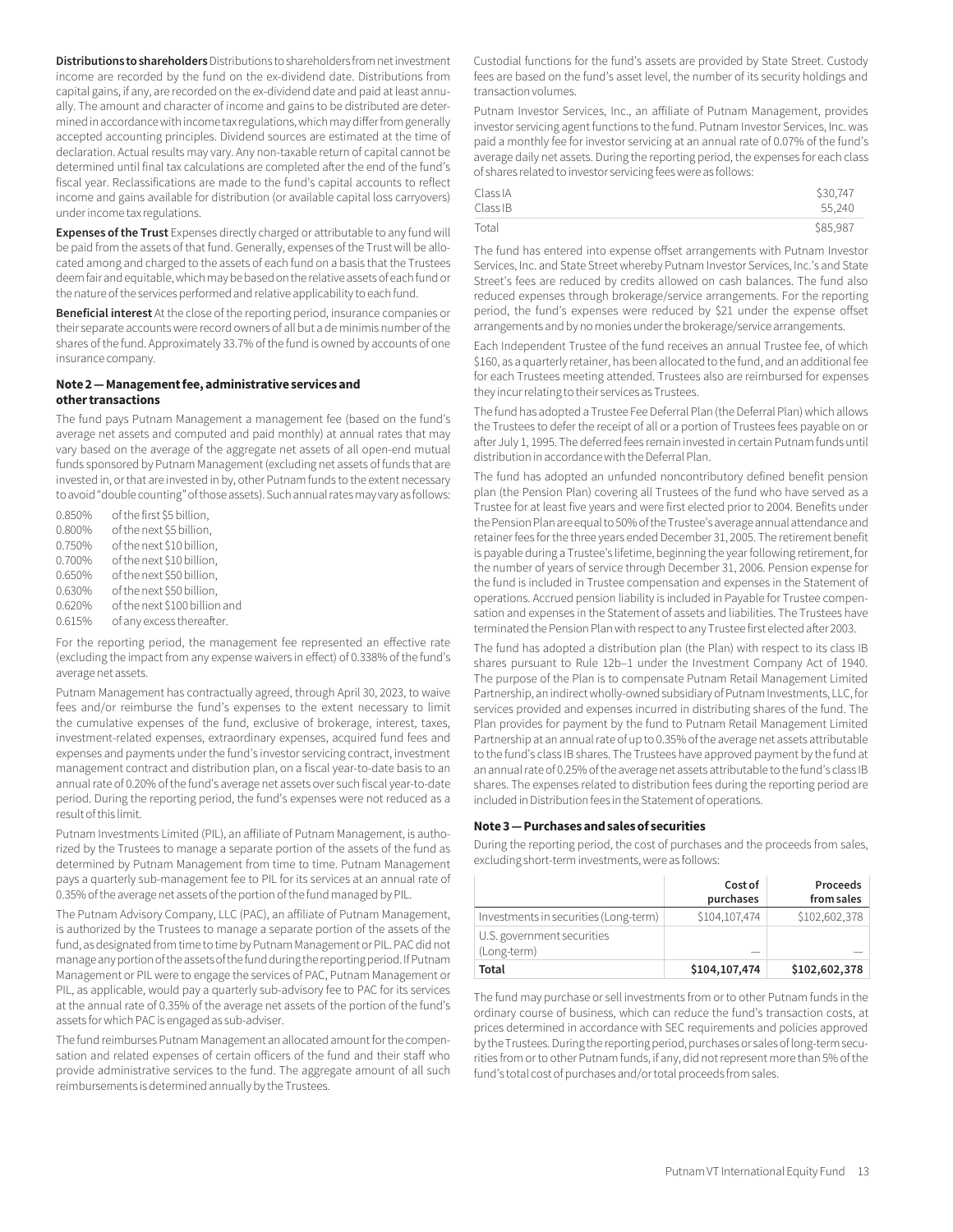#### **Note 4 — Capital shares**

At the close of the reporting period, there were an unlimited number of shares of beneficial interest authorized. Subscriptions and redemptions are presented at the omnibus level. Transactions in capital shares were as follows:

|                                                                   |                          | Class IA shares |                     |                | Class IB shares |                          |                     |                                |  |
|-------------------------------------------------------------------|--------------------------|-----------------|---------------------|----------------|-----------------|--------------------------|---------------------|--------------------------------|--|
|                                                                   | Six months ended 6/30/21 |                 | Year ended 12/31/20 |                |                 | Six months ended 6/30/21 | Year ended 12/31/20 |                                |  |
|                                                                   | <b>Shares</b>            | Amount          | <b>Shares</b>       | Amount         | <b>Shares</b>   | Amount                   | <b>Shares</b>       | Amount                         |  |
| Shares sold                                                       | 107,866                  | \$1,845,541     | 495,756             | \$7,195,585    | 616,488         | \$10,392,470             | 606,068             | \$8,494,664                    |  |
| Shares issued in connection with<br>reinvestment of distributions | 265,151                  | 4,337,868       | 118,847             | 1,395,258      | 462.108         | 7,481,536                | 197,541             | 2,297,402                      |  |
|                                                                   | 373,017                  | 6,183,409       | 614,603             | 8,590,843      | 1,078,596       | 17,874,006               | 803,609             | 10,792,066                     |  |
| Shares repurchased                                                | (303, 947)               | (5,217,029)     | (995, 579)          | (13, 724, 554) | (651, 222)      | (11, 016, 205)           | (1,948,678)         | (26,688,095)                   |  |
| Net increase (decrease)                                           | 69,070                   | \$966,380       | (380, 976)          | \$(5,133,711)  | 427,374         | \$6,857,801              |                     | $(1, 145, 069)$ \$(15,896,029) |  |

#### **Note 5 — Affiliated transactions**

Transactions during the reporting period with any company which is under common ownership or control were as follows:

| Name of affiliate                      | Fair value as of<br>12/31/20 | <b>Purchase Cost</b> | Sale Proceeds | Investment Income | Shares outstanding<br>and fair value as of<br>6/30/21 |
|----------------------------------------|------------------------------|----------------------|---------------|-------------------|-------------------------------------------------------|
| Short-term investments                 |                              |                      |               |                   |                                                       |
| Putnam Cash Collateral Pool, LLC*      | S—                           | \$10,549,001         | \$10,549,001  | \$242             | $S-$                                                  |
| Putnam Short Term Investment<br>Fund** | 3,174,852                    | 36.366.660           | 38.813.916    | 1,900             | 727.596                                               |
| Total Short-term investments           | \$3,174,852                  | \$46,915,661         | \$49,362,917  | \$2,142           | \$727,596                                             |

\*No management fees are charged to Putnam Cash Collateral Pool, LLC (Note 1). Investment income shown is included in securities lending income on the Statement of operations. There were no realized or unrealized gains or losses during the period.

\*\*Management fees charged to Putnam Short Term Investment Fund have been waived by Putnam Management. There were no realized or unrealized gains or losses during the period.

#### **Note 6 — Market, credit and other risks**

In the normal course of business, the fund trades financial instruments and enters into financial transactions where risk of potential loss exists due to changes in the market (market risk) or failure of the contracting party to the transaction to perform (credit risk). The fund may be exposed to additional credit risk that an institution or other entity with which the fund has unsettled or open transactions will default. Investments in foreign securities involve certain risks, including those related to economic instability, unfavorable political developments, and currency fluctuations.

Beginning in January 2020, global financial markets have experienced, and may continue to experience, significant volatility resulting from the spread of a virus known as Covid–19. The outbreak of Covid–19 has resulted in travel and border restrictions, quarantines, supply chain disruptions, lower consumer demand, and general market uncertainty. The effects of Covid–19 have adversely affected, and may continue to adversely affect, the global economy, the economies of certain nations, and individual issuers, all of which may negatively impact the fund's performance.

#### **Note 7 — Summary of derivative activity**

The volume of activity for the reporting period for any derivative type that was held during the period is listed below and was based on an average of the holdings at the end of each fiscal quarter:

| Forward currency contracts (contract amount) | \$188,500,000 |
|----------------------------------------------|---------------|
|                                              |               |

The following is a summary of the fair value of derivative instruments as of the close of the reporting period:

#### **Fair value of derivative instruments as of the close of the reporting period**

|                                                                       | Asset derivatives                               |                   | Liability derivatives                           |                   |  |
|-----------------------------------------------------------------------|-------------------------------------------------|-------------------|-------------------------------------------------|-------------------|--|
| Derivatives not accounted for as hedging<br>instruments under ASC 815 | Statement of assets and<br>liabilities location | <b>Fair value</b> | Statement of assets and<br>liabilities location | <b>Fair value</b> |  |
| Foreign exchange contracts                                            | Receivables                                     | \$1,398,191       | Pavables                                        | \$2,003,702       |  |
| Total                                                                 |                                                 | \$1,398,191       |                                                 | \$2,003,702       |  |

The following is a summary of realized and change in unrealized gains or losses of derivative instruments in the Statement of operations for the reporting period (see Note 1):

#### **Amount of realized gain or (loss) on derivatives recognized in net gain or (loss) on investments**

| Derivatives not accounted for as hedging instruments under ASC 815 | Forward currency contracts | Total                  |
|--------------------------------------------------------------------|----------------------------|------------------------|
| Foreign exchange contracts                                         | \$(255, 647)               | $\frac{\S(255,647)}{}$ |
| Total                                                              | \$(255, 647)               | \$(255, 647)           |

**Change in unrealized appreciation or (depreciation) on derivatives recognized in net gain or (loss) on investments**

| Derivatives not accounted for as hedging instruments under ASC 815 | Forward currency contracts | Total         |
|--------------------------------------------------------------------|----------------------------|---------------|
| Foreign exchange contracts                                         | \$ (932, 514)              | \$ (932, 514) |
| Total                                                              | \$ (932, 514)              | \$ (932, 514) |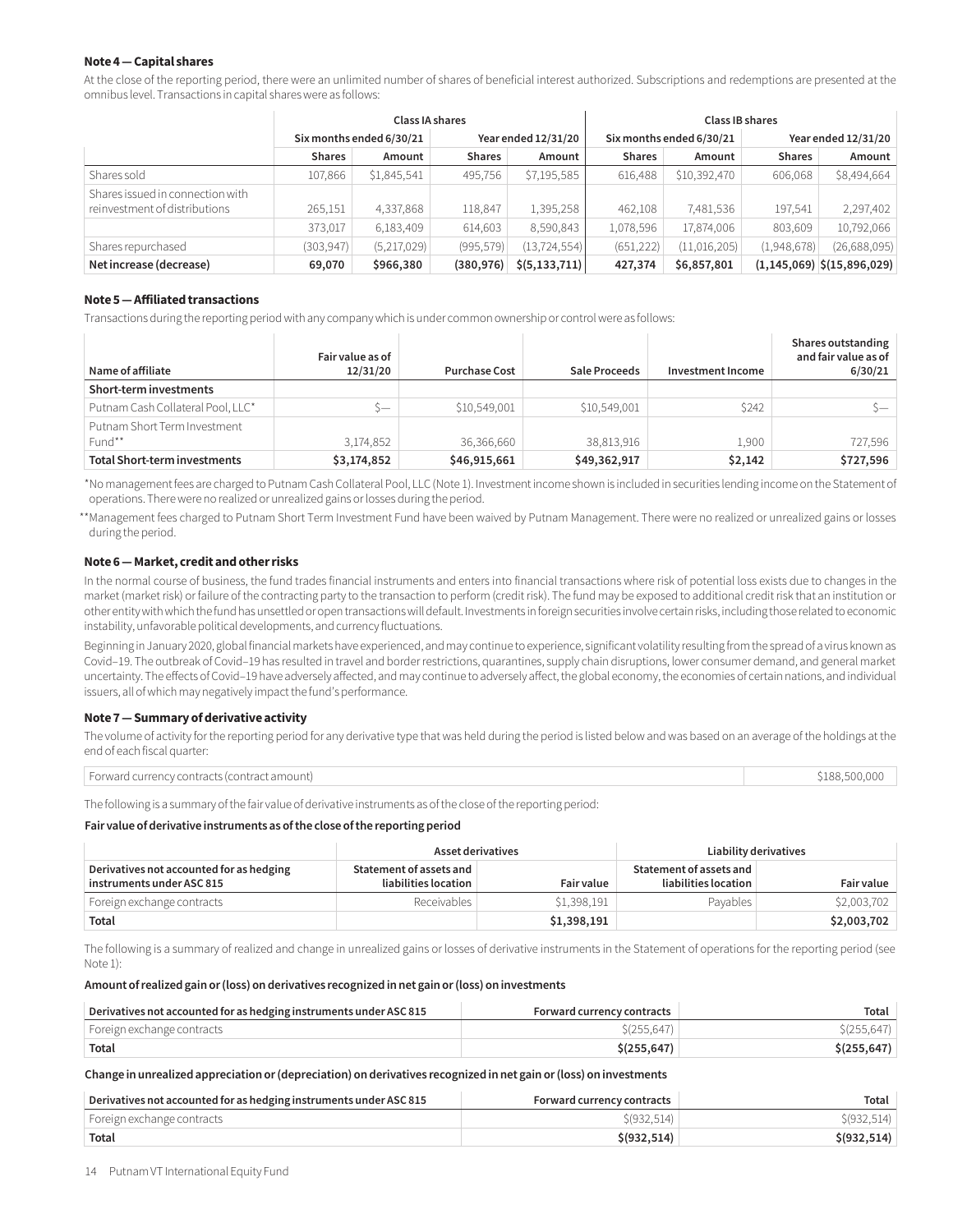This page intentionally left blank.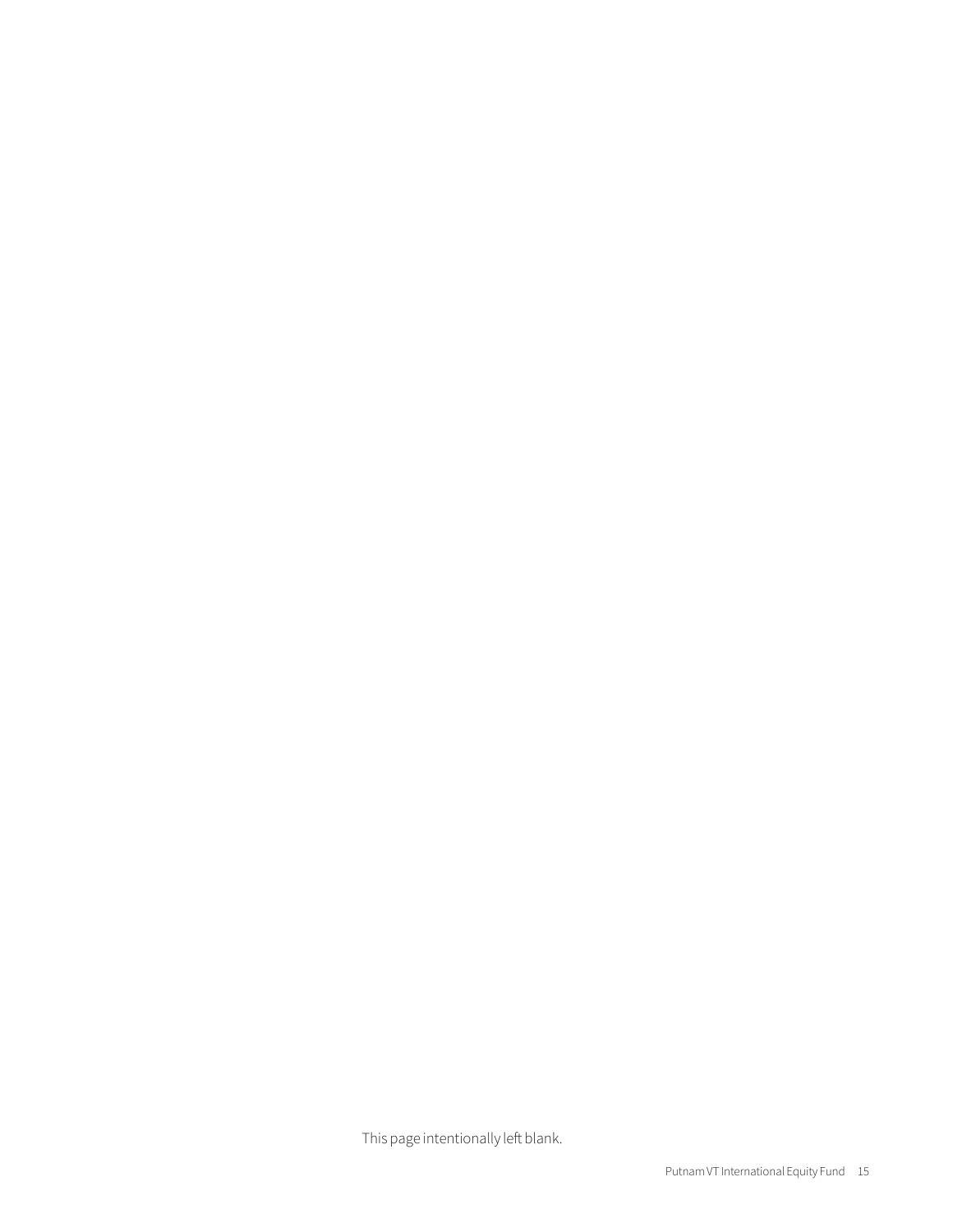#### **Note 8 — Offsetting of financial and derivative assets and liabilities**

The following table summarizes any derivatives, repurchase agreements and reverse repurchase agreements, at the end of the reporting period, that are subject to an enforceable master netting agreement or similar agreement. For securities lending transactions or borrowing transactions associated with securities sold short, if any, see Note 1. For financial reporting purposes, the fund does not offset financial assets and financial liabilities that are subject to the master netting agreements in the Statement of assets and liabilities.

|                                         | Bank<br>N.A. |              |           | ഗ         | ٩<br>HSBC Bank USA,<br>National Associat | Ğ<br>JPMorgan (<br>Bank N.A. |
|-----------------------------------------|--------------|--------------|-----------|-----------|------------------------------------------|------------------------------|
|                                         |              |              | 汚         | 호 호       |                                          |                              |
| Assets:                                 |              |              |           |           |                                          |                              |
| Forward currency contracts#             | \$222,053    | \$193        | \$182,411 | \$152,274 | \$17,705                                 | \$255,578                    |
| <b>Total Assets</b>                     | \$222,053    | \$193        | \$182,411 | \$152,274 | \$17,705                                 | \$255,578                    |
| Liabilities:                            |              |              |           |           |                                          |                              |
| Forward currency contracts <sup>#</sup> | 239,906      | 307,574      | 70,325    | 87,687    | 211,360                                  | 283,035                      |
| <b>Total Liabilities</b>                | \$239,906    | \$307,574    | \$70,325  | \$87,687  | \$211,360                                | \$283,035                    |
| <b>Total Financial and Derivative</b>   |              |              |           |           |                                          |                              |
| <b>Net Assets</b>                       | \$(17, 853)  | \$(307, 381) | \$112,086 | \$64,587  | \$(193, 655)                             | \$(27, 457)                  |
| Total collateral                        |              |              |           |           |                                          |                              |
| received (pledged) <sup>†##</sup>       | $\zeta$ —    | \$(230,988)  | \$112,086 | $S-$      | \$(140,972)                              | $S-$                         |
| Net amount                              | \$(17,853)   | \$(76, 393)  | $S-$      | \$64,587  | \$ (52, 683)                             | \$(27, 457)                  |
| Controlled collateral received          |              |              |           |           |                                          |                              |
| (including TBA commitments)**           | $S-$         | $\zeta$ —    | \$120,000 | $\zeta$ — | $S-$                                     | $s-$                         |
| Uncontrolled collateral received        | $\zeta$ —    | $\zeta$ —    | $s-$      | $\zeta$ — | $S-$                                     | $s-$                         |
| Collateral (pledged) (including         |              |              |           |           |                                          |                              |
| TBA commitments)**                      | $\zeta$ —    | \$(230,988)  | $S-$      | $\zeta$ — | \$(140,972)                              | $s-$                         |

\*\* Included with Investments in securities on the Statement of assets and liabilities.

†Additional collateral may be required from certain brokers based on individual agreements.

#Covered by master netting agreement (Note 1).

##Any over-collateralization of total financial and derivative net assets is not shown. Collateral may include amounts related to unsettled agreements.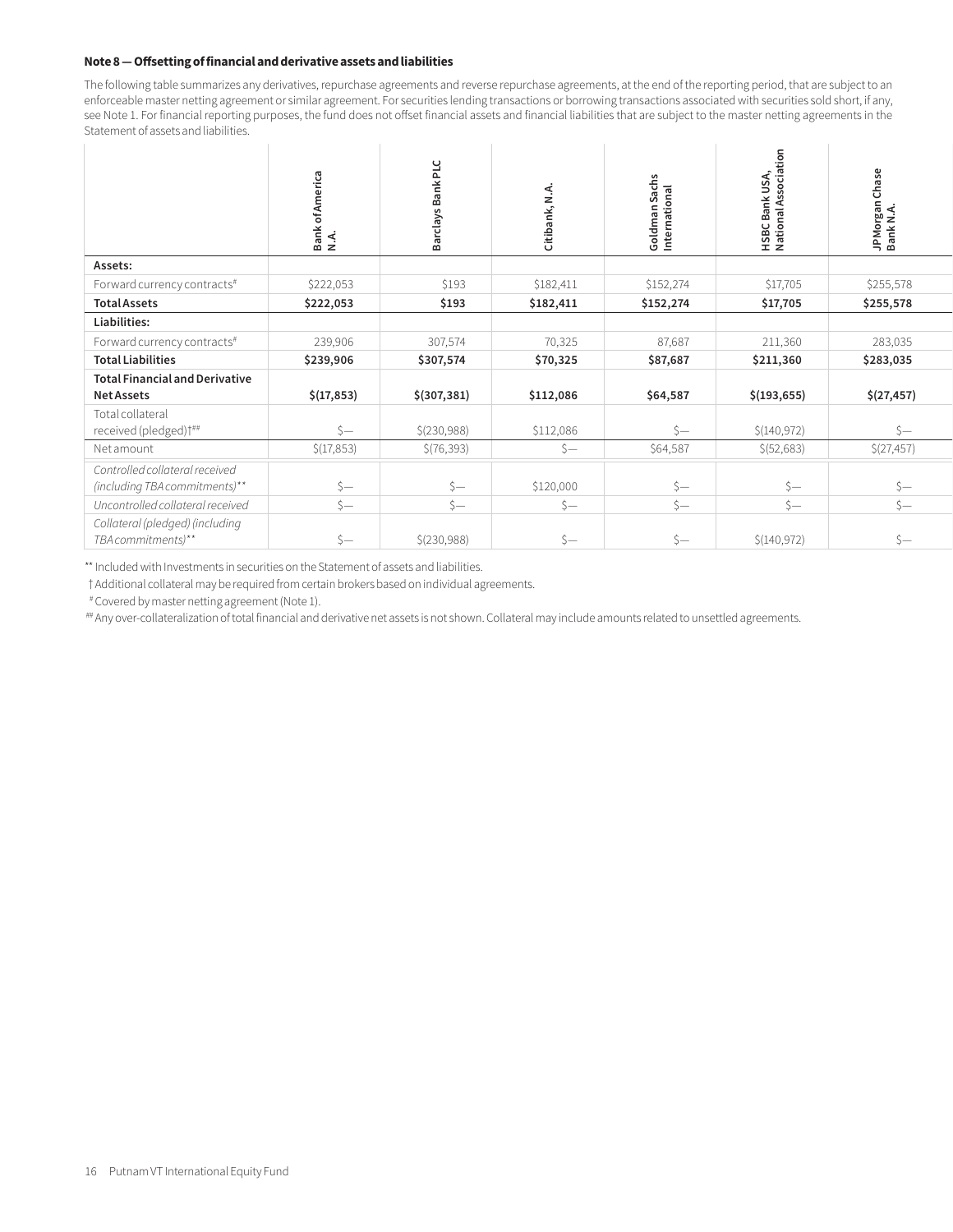| Morgan Stanley &<br>Co. International<br>PLC | NatV<br>PLC | ≚<br>≃<br>State Street B<br>and Trust Co. | Toron<br>Bank | $\sqrt{2}$<br>$\mathbf{m}$<br>$\Box$ | hn<br>West<br>Corp. | Total         |
|----------------------------------------------|-------------|-------------------------------------------|---------------|--------------------------------------|---------------------|---------------|
|                                              |             |                                           |               |                                      |                     |               |
| \$151,320                                    | \$16,085    | \$149,005                                 | \$43,862      | \$106,002                            | \$101,703           | \$1,398,191   |
| \$151,320                                    | \$16,085    | \$149,005                                 | \$43,862      | \$106,002                            | \$101,703           | \$1,398,191   |
|                                              |             |                                           |               |                                      |                     |               |
| 298,292                                      | $\sim$      | 146,041                                   | 35,160        | 191,663                              | 132,659             | 2,003,702     |
| \$298,292                                    | $s-$        | \$146,041                                 | \$35,160      | \$191,663                            | \$132,659           | \$2,003,702   |
| \$(146, 972)                                 | \$16,085    | \$2,964                                   | \$8,702       | \$ (85, 661)                         | \$(30,956)          | \$ (605, 511) |
| \$(131,000)                                  | $S-$        | $S-$                                      | $S-$          | $\zeta-$                             | $S-$                |               |
| \$(15,972)                                   | \$16,085    | \$2,964                                   | \$8,702       | \$ (85,661)                          | \$ (30,956)         |               |
|                                              |             |                                           |               |                                      |                     |               |
| $\zeta-$                                     | $S-$        | $S-$                                      | $S-$          | $S-$                                 | $S-$                | \$120,000     |
| $\zeta-$                                     | $S-$        | $\zeta-$                                  | $S-$          | $\zeta$ —                            | $\zeta-$            | $S-$          |
| \$(131,000)                                  | $S-$        | $\zeta-$                                  | $S-$          | $\zeta$ —                            | $S-$                | \$ (502, 960) |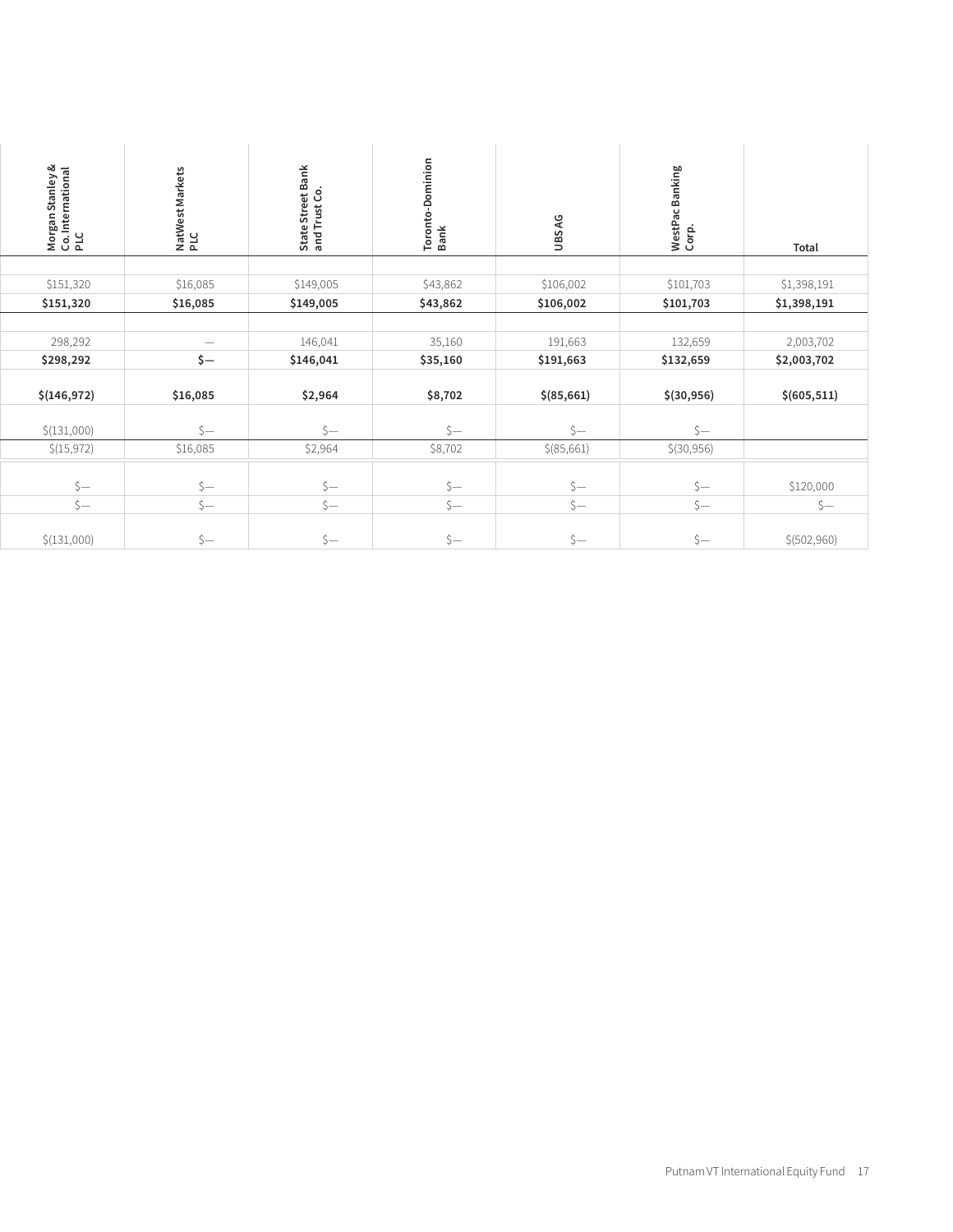# **Trustee approval of management contract**

#### **General conclusions**

The Board of Trustees of The Putnam Funds oversees the management of each fund and, as required by law, determines annually whether to approve the continuance of your fund's management contract with Putnam Investment Management, LLC ("Putnam Management"), the sub-management contract with respect to your fund between Putnam Management and its affiliate, Putnam Investments Limited ("PIL"), and the sub-advisory contract among Putnam Management, PIL, and another affiliate, The Putnam Advisory Company ("PAC"). The Board, with the assistance of its Contract Committee, requests and evaluates all information it deems reasonably necessary under the circumstances in connection with its annual contract review. The Contract Committee consists solely of Trustees who are not "interested persons" (as this term is defined in the Investment Company Act of 1940, as amended (the "1940 Act")) of The Putnam Funds ("Independent Trustees").

At the outset of the review process, members of the Board's independent staff and independent legal counsel considered any possible changes to the annual contract review materials furnished to the Contract Committee during the course of the previous year's review and, as applicable, identified those changes to Putnam Management. Following these discussions and in consultation with the Contract Committee, the Independent Trustees' independent legal counsel requested that Putnam Management and its affiliates furnish specified information, together with any additional information that Putnam Management considered relevant, to the Contract Committee. Over the course of several months ending in June 2021, the Contract Committee met on a number of occasions with representatives of Putnam Management, and separately in executive session, to consider the information that Putnam Management provided. Throughout this process, the Contract Committee was assisted by the members of the Board's independent staff and by independent legal counsel for The Putnam Funds and the Independent Trustees.

In May 2021, the Contract Committee met in executive session to discuss and consider its recommendations with respect to the continuance of the contracts. At the Trustees' June 2021 meeting, the Contract Committee met in executive session with the other Independent Trustees to review a summary of the key financial, performance and other data that the Contract Committee considered in the course of its review. The Contract Committee then presented its written report, which summarized the key factors that the Committee had considered and set forth its recommendations. The Contract Committee recommended, and the Independent Trustees approved, the continuance of your fund's management, submanagement and sub-advisory contracts, effective July 1, 2021. (Because PIL and PAC are affiliates of Putnam Management and Putnam Management remains fully responsible for all services provided by PIL and PAC, the Trustees have not attempted to evaluate PIL or PAC as separate entities, and all subsequent references to Putnam Management below should be deemed to include reference to PIL and PAC as necessary or appropriate in the context.)

The Independent Trustees' approval was based on the following conclusions:

• That the fee schedule in effect for your fund represented reasonable compensation in light of the nature and quality of the services being provided to the fund, the fees paid by competitive funds, the costs incurred by Putnam Management in providing services to the fund, and the application of certain reductions and waivers noted below; and

• That the fee schedule in effect for your fund represented an appropriate sharing between fund shareholders and Putnam Management of any economies of scale as may exist in the management of the fund at current asset levels.

These conclusions were based on a comprehensive consideration of all information provided to the Trustees and were not the result of any single factor. Some of the factors that figured particularly in the Trustees' deliberations and how the Trustees considered these factors are described below, although individual Trustees may have evaluated the information presented differently, giving different weights to various factors. It is also important to recognize that the management arrangements for your fund and the other Putnam funds are the result of many years of review and discussion between the Independent Trustees and Putnam Management, that some aspects of the arrangements may receive greater scrutiny in some years than others, and that the Trustees' conclusions may be based, in part, on their consideration of fee arrangements in previous years. For example, with certain exceptions primarily involving newly launched or repositioned funds, the current fee arrangements under the vast majority of the funds' management contracts were first implemented at the beginning of 2010 following extensive review by the Contract Committee and discussions with representatives of Putnam Management, as well as approval by shareholders.

#### **Management fee schedules and total expenses**

The Trustees reviewed the management fee schedules in effect for all Putnam funds, including fee levels and breakpoints. Under its management contract, your fund has the benefit of breakpoints in its management fee schedule that provide shareholders with reduced fee levels as assets under management in the Putnam family of funds increase. The Trustees also reviewed the total expenses of each Putnam fund, recognizing that in most cases management fees represented the major, but not the sole, determinant of total costs to fund shareholders. (Two funds have implemented so-called "all-in" management fees covering substantially all routine fund operating costs.)

In reviewing fees and expenses, the Trustees generally focus their attention on material changes in circumstances — for example, changes in assets under management, changes in a fund's investment strategy, changes in Putnam Management's operating costs or profitability, or changes in competitive practices in the mutual fund industry — that suggest that consideration of fee changes might be warranted. The Trustees concluded that the circumstances did not indicate that changes to the management fee schedule for your fund would be appropriate at this time.

As in the past, the Trustees also focused on the competitiveness of each fund's total expense ratio. In order to support the effort to have fund expenses meet competitive standards, the Trustees and Putnam Management and the funds' investor servicing agent, Putnam Investor Services, Inc. ("PSERV"), have implemented expense limitations that were in effect during your fund's fiscal year ending in 2020. These expense limitations were: (i) a contractual expense limitation applicable to specified openend funds, including your fund, of 25 basis points on investor servicing fees and expenses and (ii) a contractual expense limitation applicable to specified open-end funds, including your fund, of 20 basis points on so-called "other expenses" (i.e., all expenses exclusive of management fees, distribution fees, investor servicing fees, investment-related expenses, interest, taxes, brokerage commissions, acquired fund fees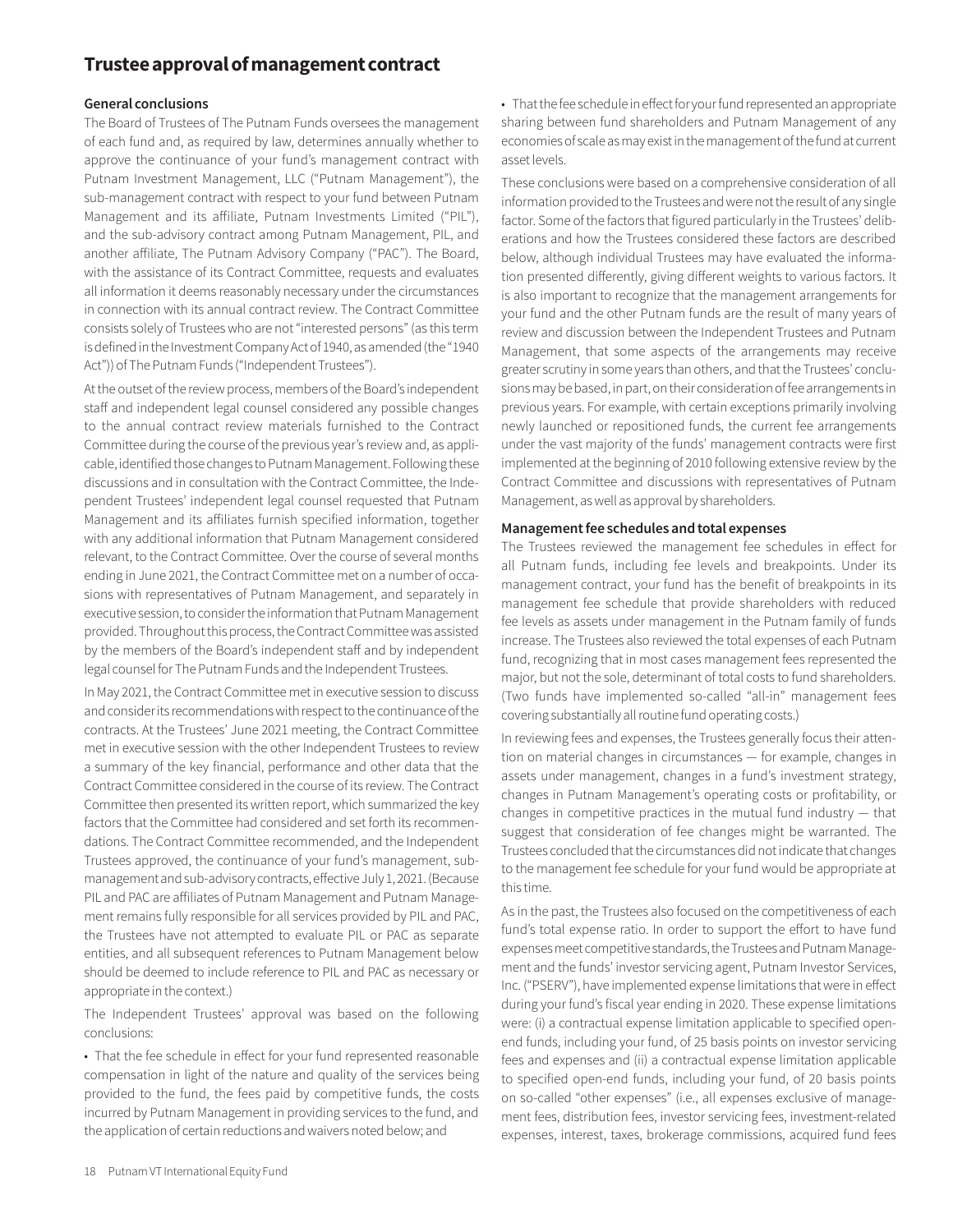and expenses and extraordinary expenses). These expense limitations attempt to maintain competitive expense levels for the funds. Most funds, including your fund, had sufficiently low expenses that these expense limitations were not operative during their fiscal years ending in 2020. Putnam Management and PSERV have agreed to maintain these expense limitations until at least April 30, 2023. The support of Putnam Management and PSERV for these expense limitation arrangements was an important factor in the Trustees' decision to approve the continuance of your fund's management, sub-management and sub-advisory contracts.

The Trustees reviewed comparative fee and expense information for a custom group of competitive funds selected by Broadridge Financial Solutions, Inc. ("Broadridge"). This comparative information included your fund's percentile ranking for effective management fees and total expenses (excluding any applicable 12b-1 fees), which provides a general indication of your fund's relative standing. In the custom peer group, your fund ranked in the second quintile in effective management fees (determined for your fund and the other funds in the custom peer group based on fund asset size and the applicable contractual management fee schedule) and in the fourth quintile in total expenses (excluding any applicable 12b-1 fees) as of December 31, 2020. The first quintile represents the least expensive funds and the fifth quintile the most expensive funds. The fee and expense data reported by Broadridge as of December 31, 2020 reflected the most recent fiscal year-end data available in Broadridge's database at that time.

In connection with their review of fund management fees and total expenses, the Trustees also reviewed the costs of the services provided and the profits realized by Putnam Management and its affiliates from their contractual relationships with the funds. This information included trends in revenues, expenses and profitability of Putnam Management and its affiliates relating to the investment management, investor servicing and distribution services provided to the funds. In this regard, the Trustees also reviewed an analysis of the revenues, expenses and profitability of Putnam Management and its affiliates, allocated on a fund-by-fund basis, with respect to the funds' management, distribution, and investor servicing contracts. For each fund, the analysis presented information about revenues, expenses and profitability for each of the agreements separately and for the agreements taken together on a combined basis. The Trustees concluded that, at current asset levels, the fee schedules in place for the Putnam funds, including the fee schedule for your fund, represented reasonable compensation for the services being provided and represented an appropriate sharing between fund shareholders and Putnam Management of any economies of scale as may exist in the management of the Putnam funds at that time.

The information examined by the Trustees in connection with their annual contract review for the Putnam funds included information regarding services provided and fees charged by Putnam Management and its affiliates to other clients, including defined benefit pension and profit-sharing plans, sub-advised mutual funds, private funds sponsored by affiliates of Putnam Management, model-only separately managed accounts and Putnam Management's newly launched exchange-traded funds. This information included, in cases where a product's investment strategy corresponds with a fund's strategy, comparisons of those fees with fees charged to the Putnam funds, as well as an assessment of the differences in the services provided to these clients as compared to the services provided to the Putnam funds. The Trustees observed that the differences in fee rates between these clients and the Putnam funds are by no means uniform when examined by individual asset sectors, suggesting that differences in the pricing of investment management services to these types of clients may reflect, among other things, historical competitive forces operating in separate marketplaces. The Trustees considered the fact that in many cases fee rates across different asset classes are higher on average for mutual funds than for other clients, and the Trustees also considered the differences between the services that Putnam Management provides to the Putnam funds and those that it provides to its other clients. The Trustees did not rely on these comparisons to any significant extent in concluding that the management fees paid by your fund are reasonable.

#### **Investment performance**

The quality of the investment process provided by Putnam Management represented a major factor in the Trustees' evaluation of the quality of services provided by Putnam Management under your fund's management contract. The Trustees were assisted in their review of Putnam Management's investment process and performance by the work of the investment oversight committees of the Trustees and the full Board of Trustees, which meet on a regular basis with individual portfolio managers and with senior management of Putnam Management's Investment Division throughout the year. The Trustees concluded that Putnam Management generally provides a high-quality investment process — based on the experience and skills of the individuals assigned to the management of fund portfolios, the resources made available to them, and in general Putnam Management's ability to attract and retain high-quality personnel — but also recognized that this does not guarantee favorable investment results for every fund in every time period.

The Trustees considered that, in the aggregate, The Putnam Funds generally performed well in 2020, which Putnam Management characterized as a challenging year with significant volatility and varied market dynamics. On an asset-weighted basis, the Putnam funds ranked in the second quartile of their peers as determined by Lipper Inc. ("Lipper") for the year ended December 31, 2020 and, on an asset-weighted-basis, delivered a gross return that was 2.3% ahead of their benchmarks in 2020. In addition to the performance of the individual Putnam funds, the Trustees considered, as they had in prior years, the performance of The Putnam Fund complex versus competitor fund complexes. In this regard, the Trustees observed that The Putnam Funds' relative performance, as reported in the Barron's/Lipper Fund Families survey, continued to be exceptionally strong over the long term, with The Putnam Funds ranking as the 3rd best performing mutual fund complex out of 44 complexes for the ten-year period, with 2020 marking the fourth consecutive year that The Putnam Funds have ranked in the top ten fund complexes for the ten-year period. The Trustees noted that The Putnam Funds' performance was solid over the one- and five-year periods, with The Putnam Funds ranking 22nd out of 53 complexes and 14th out of 50 complexes, respectively. In addition to the Barron's/Lipper Fund Families Survey, the Trustees also considered the funds' ratings assigned by Morningstar Inc., noting that 26 of the funds were four- or five-star rated at the end of 2020 (representing an increase of four funds year-over-year) and that this included seven funds that had achieved a five-star rating (representing an increase of two funds year-over-year). They also noted, however, the disappointing investment performance of some funds for periods ended December 31, 2020 and considered information provided by Putnam Management regarding the factors contributing to the underperformance and actions being taken to improve the performance of these particular funds. The Trustees indicated their intention to continue to monitor closely the performance of those funds and evaluate whether additional actions to address areas of underperformance may be warranted.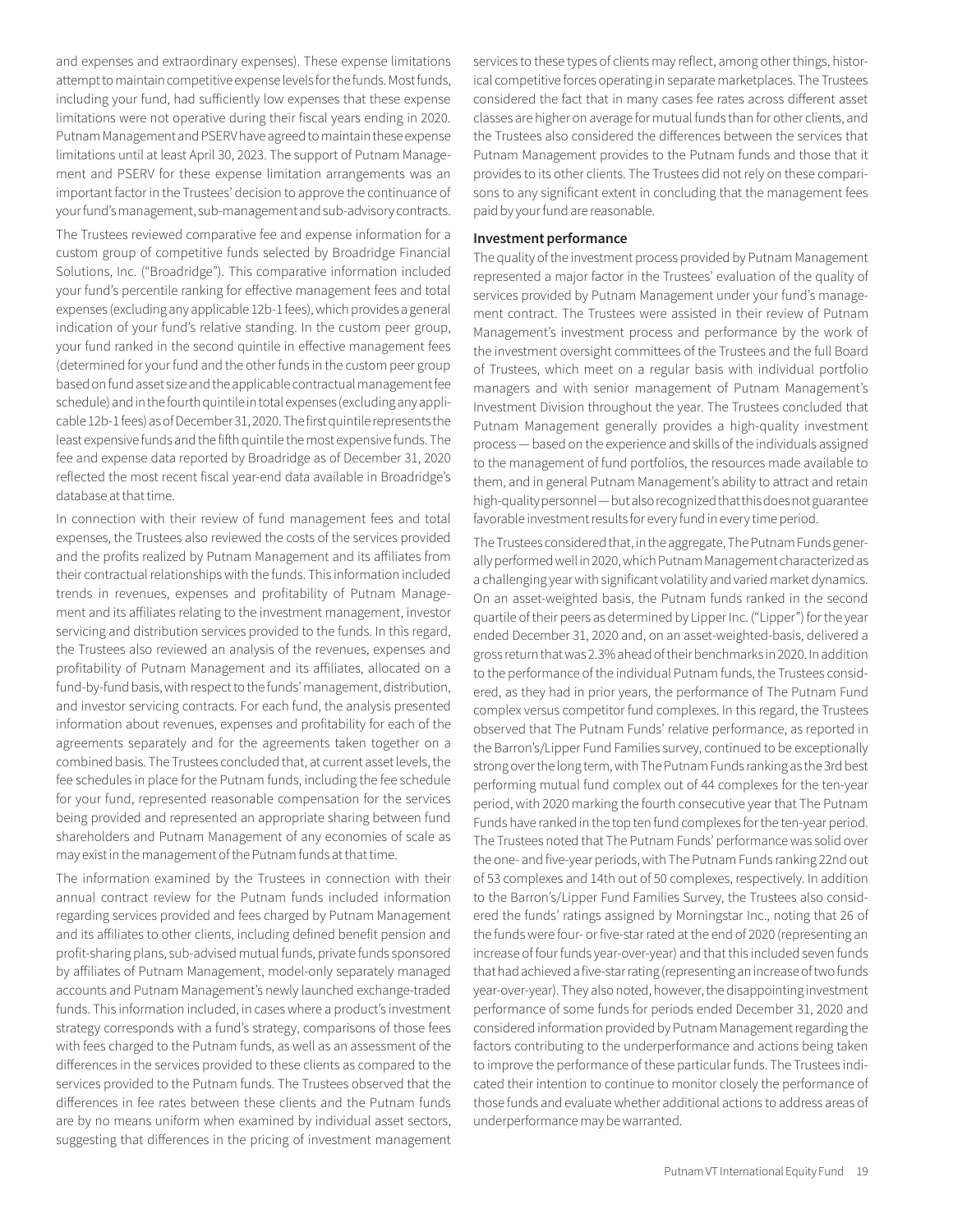For purposes of the Trustees' evaluation of the Putnam funds' investment performance, the Trustees generally focus on a competitive industry ranking of each fund's total net return over a one-year, three-year and five-year period. For a number of Putnam funds with relatively unique investment mandates for which Putnam Management informed the Trustees that meaningful competitive performance rankings are not considered to be available, the Trustees evaluated performance based on their total gross and net returns and comparisons of those returns to the returns of selected investment benchmarks. In the case of your fund, the Trustees considered that its class IA share cumulative total return performance at net asset value was in the following quartiles of its Lipper peer group (Lipper VP (Underlying Funds) — International Multi-Cap Core Funds) for the one-year, three-year and five-year periods ended December 31, 2020 (the first quartile representing the best-performing funds and the fourth quartile the worst-performing funds):

| One-year period | Three-year period | Five-year period |
|-----------------|-------------------|------------------|
|                 |                   |                  |

For the one-year period ended December 31, 2020, your fund's performance was in the top decile of its Lipper peer group. Over the one-year, three-year and five-year periods ended December 31, 2020, there were 81, 75 and 69 funds, respectively, in your fund's Lipper peer group. (When considering performance information, shareholders should be mindful that past performance is not a guarantee of future results.)

The Trustees considered Putnam Management's continued efforts to support fund performance through certain initiatives, including structuring compensation for portfolio managers to enhance accountability for fund performance, emphasizing accountability in the portfolio management process, and affirming its commitment to a fundamentaldriven approach to investing. The Trustees noted further that Putnam Management had made selective hires and internal promotions in 2020 to strengthen its investment team.

#### **Brokerage and soft-dollar allocations; investor servicing**

The Trustees considered various potential benefits that Putnam Management may receive in connection with the services it provides under the management contract with your fund. These include benefits related to brokerage allocation and the use of soft dollars, whereby a portion of the commissions paid by a fund for brokerage may be used to acquire research services that are expected to be useful to Putnam Management in managing the assets of the fund and of other clients. Subject to policies established by the Trustees, soft dollars generated by these means are used predominantly to acquire brokerage and research services (including third-party research and market data) that enhance Putnam Management's investment capabilities and supplement Putnam Management's internal research efforts. The Trustees indicated their continued intent to monitor regulatory and industry developments in this area with the assistance of their Brokerage Committee. In addition, with the assistance of their Brokerage Committee, the Trustees indicated their continued intent to monitor the allocation of the Putnam funds' brokerage in order to ensure that the principle of seeking best price and execution remains paramount in the portfolio trading process.

Putnam Management may also receive benefits from payments that the funds make to Putnam Management's affiliates for investor or distribution services. In conjunction with the annual review of your fund's management, sub-management and sub-advisory contracts, the Trustees reviewed your fund's investor servicing agreement with PSERV and its distributor's contract and distribution plans with Putnam Retail Management Limited Partnership ("PRM"), both of which are affiliates of Putnam Management. The Trustees concluded that the fees payable by the funds to PSERV and PRM, as applicable, for such services are fair and reasonable in relation to the nature and quality of such services, the fees paid by competitive funds, and the costs incurred by PSERV and PRM, as applicable, in providing such services. Furthermore, the Trustees were of the view that the investor services provided by PSERV were required for the operation of the funds, and that they were of a quality at least equal to those provided by other providers.